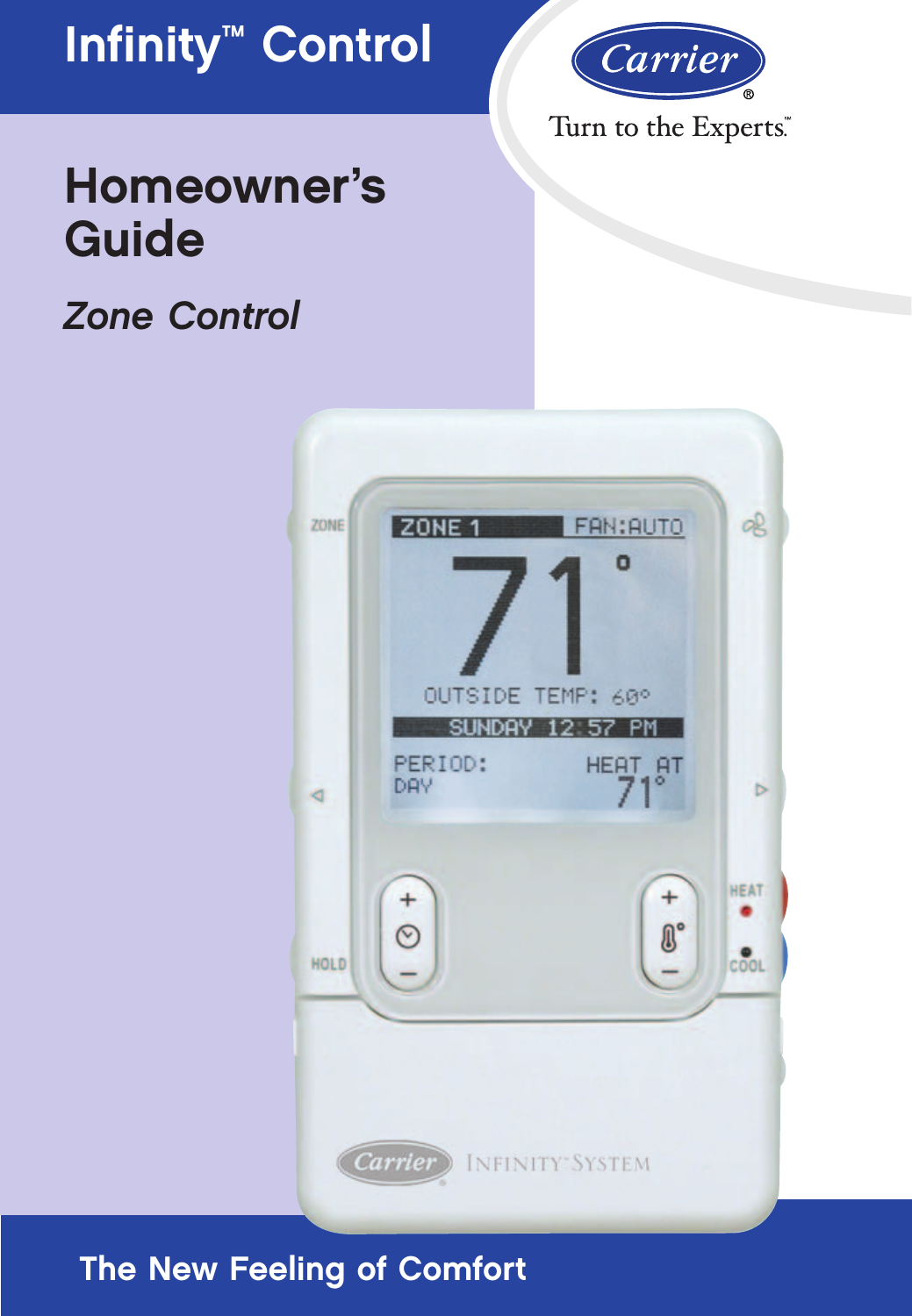### **CONGRATULATIONS!**

Your decision to choose the Carrier Infinity™ Control puts you in a select group of homeowners who understand the value of precise comfort control and appreciate the simplicity of an easy-to-use, intuitive, user interface.

We sincerely appreciate you putting your trust in Carrier. Carrier has been delivering the finest indoor comfort equipment since 1902. Your new Infinity Control offers yet another example of the high quality comfort technology for which we are recognized.

Please take a few moments to review this manual…set up a comfort schedule that makes sense for your lifestyle…then relax and enjoy the comfort!

| <b>Current Zone</b>                                                                                                           |
|-------------------------------------------------------------------------------------------------------------------------------|
| Zone Button used to page<br>through zones.                                                                                    |
| <b>Room Temperature</b>                                                                                                       |
| Day & Time                                                                                                                    |
| Time Period displays the com-<br>fort schedule's active period.                                                               |
| <b>Left Button</b> provides accessary<br>status.                                                                              |
| <b>Hold/Unoccupied Button</b><br>maintains desired temperature<br>indefinitely or activates<br>"unoccupied" comfort settings. |
| Time $(+)$ -) Button                                                                                                          |
| <b>Schedule Button used to</b><br>access and exit the comfort<br>schedule.                                                    |
| <b>Vacation Button</b><br>activates/deactivates vacation<br>comfort settings.                                                 |
| <b>Scroll Button</b> used to move<br>up and down the screen                                                                   |

during scheduling and setup.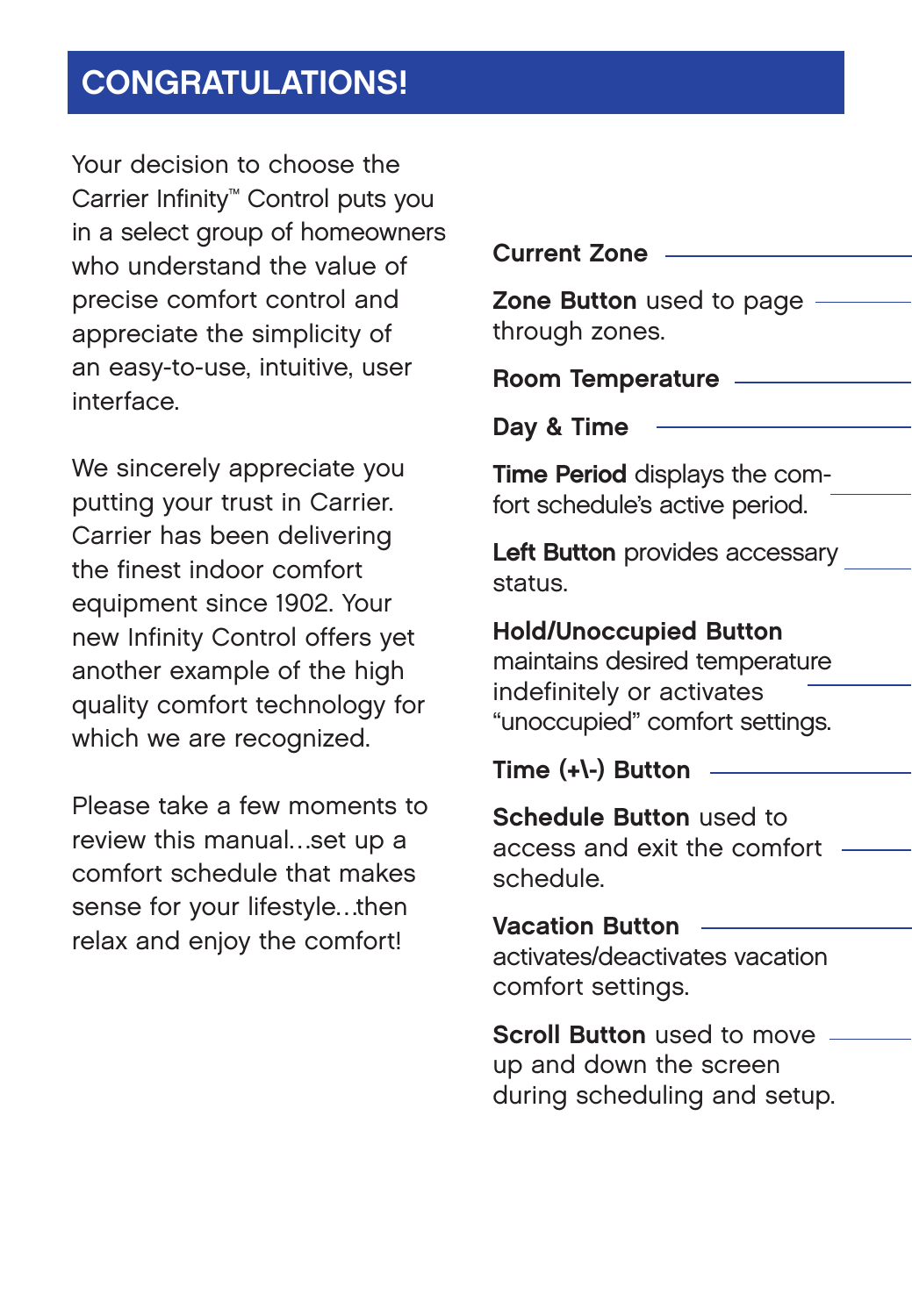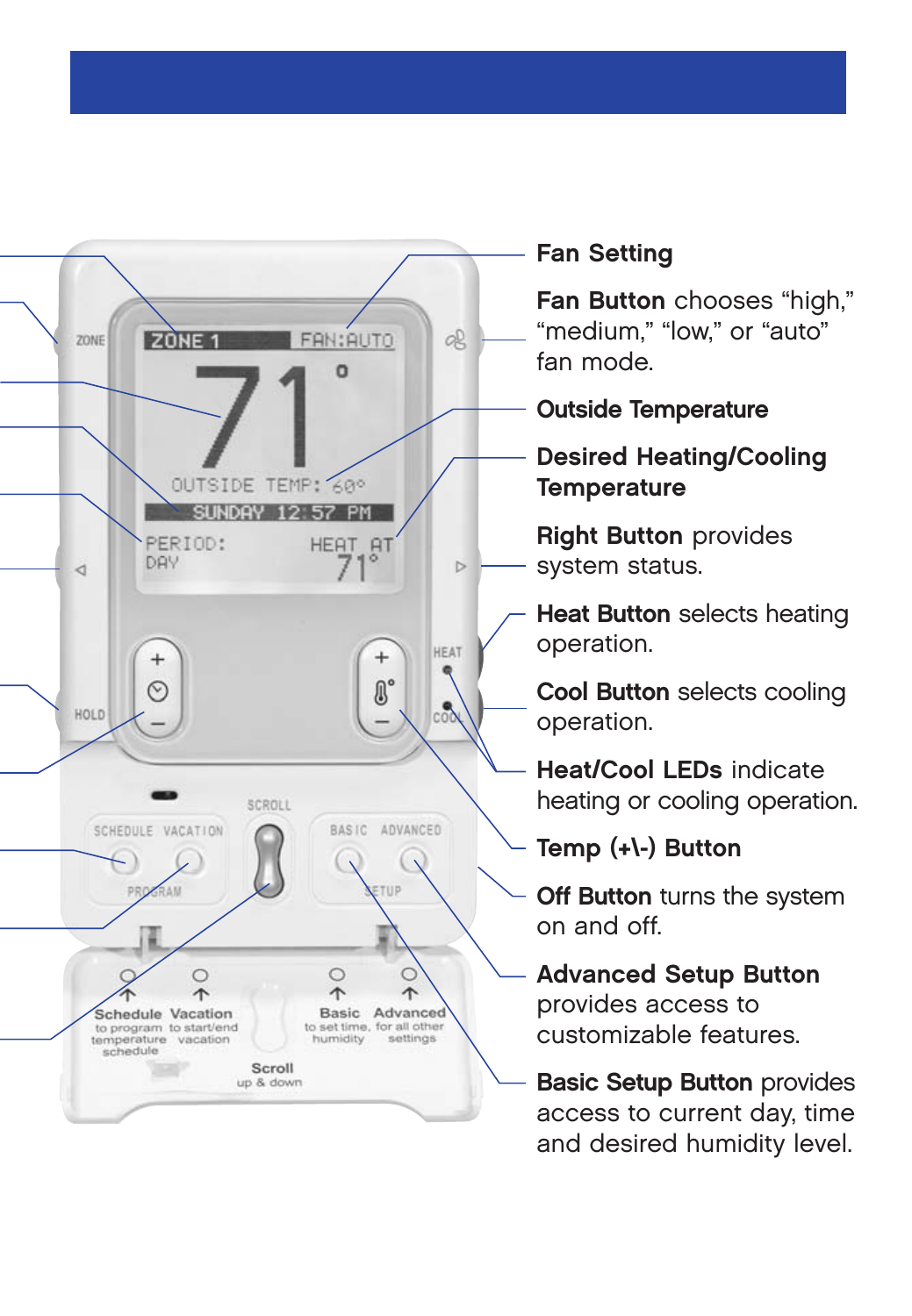# **TABLE OF CONTENTS** 1

| QUICK GUIDE INSTRUCTIONS 2                      |  |  |  |  |  |
|-------------------------------------------------|--|--|--|--|--|
| BASIC SETUP 6                                   |  |  |  |  |  |
| Set Day, Time & Humidity 6                      |  |  |  |  |  |
| NORMAL OPERATION 7                              |  |  |  |  |  |
| Turn System On/Off 7                            |  |  |  |  |  |
|                                                 |  |  |  |  |  |
| Auxiliary Heat 7                                |  |  |  |  |  |
| Emergency Heat 7                                |  |  |  |  |  |
| Cooling 9                                       |  |  |  |  |  |
| Auto                                            |  |  |  |  |  |
| Adjust Current Temperature 9                    |  |  |  |  |  |
| Adjust Heating Temperature .9                   |  |  |  |  |  |
| Adjust Cooling Temperature 10                   |  |  |  |  |  |
| Adjust Fan Speed 11                             |  |  |  |  |  |
| Hold Current Temperature 11                     |  |  |  |  |  |
| Unoccupied Function<br>& Settings 12            |  |  |  |  |  |
| Vacation Function & Settings .12                |  |  |  |  |  |
| <b>Check System Status</b><br>(Right Button) 13 |  |  |  |  |  |
| Accessory Status (Left Button) 14               |  |  |  |  |  |
| Resetting Accessory Usage<br>Indicator 14       |  |  |  |  |  |
| Accessory Maintenance Pop-Up                    |  |  |  |  |  |
| $M$ essages $\ldots$ 15                         |  |  |  |  |  |
| Service Pop-Up Messages 16                      |  |  |  |  |  |
| Keyboard Lock-Out 16                            |  |  |  |  |  |
| PROGRAMMABLE FEATURES,<br>SETUP & OPERATION 17  |  |  |  |  |  |
| Backlighting 17                                 |  |  |  |  |  |
| Determining Your Comfort                        |  |  |  |  |  |
| Schedule 17                                     |  |  |  |  |  |
| Programming Your Comfort                        |  |  |  |  |  |
| Schedule 18                                     |  |  |  |  |  |

| One Schedule for All Days 18     |  |
|----------------------------------|--|
| Weekdays Schedule 20             |  |
| Weekend Schedule 21              |  |
| Daily Schedule 22                |  |
| Copy Day 23                      |  |
| Copying a Zone Schedule 24       |  |
| Programming Fan Speed  .25       |  |
| ZONE FEATURES, SETUP &           |  |
| <b>OPERATION</b> 27              |  |
| Checking Zone Status 27          |  |
| Naming Your Zones 27             |  |
| Programming Each Zone 27         |  |
| Fresh Air Ventilation 28         |  |
| ADVANCED SETUP 29                |  |
| Accessory Maintenance            |  |
| Reminders 29                     |  |
|                                  |  |
| Heating Humidity 31              |  |
| Cooling Humidity 32              |  |
| Vacation 33                      |  |
| Unoccupied 34                    |  |
| Zone Names 35                    |  |
| <b>SMART SENSOR OPERATION 36</b> |  |
| GLOSSARY 38                      |  |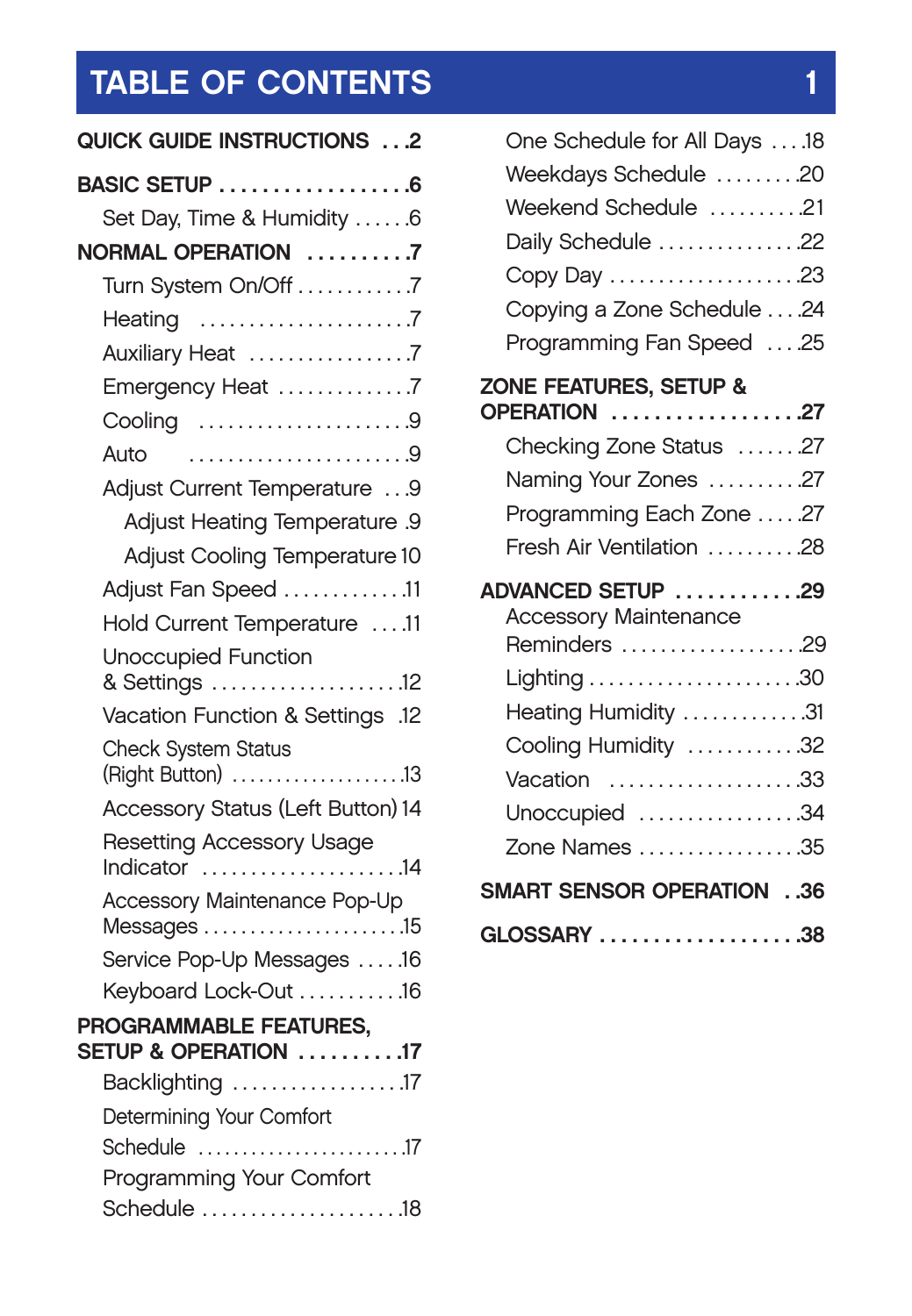### **QUICK GUIDE INSTRUCTIONS 2**

*This guide provides the basic operations for setting up and operating your Infinity™ Control.*

#### **Set Day, Time & Desired Humidity**

- **1** Flip down the door at the base of the Infinity™ Control.
- **2** Press the BASIC button.
- **3** Adjust the highlighted HOUR setting using the TIME (+\-) button.
- **4** Press SCROLL to highlight MINUTE.
- **5** Adjust the MINUTE setting using the TIME (+\-) button.
- **6** Press SCROLL to highlight DAY.
- **7** Adjust the current DAY setting, using the TIME (+\-) button, until the correct day is displayed.
- **8** Press SCROLL to highlight HUMIDITY.
- **9** Press the red HEAT button to set the heating humidity.
- **10** Adjust the desired heating humidity using either (+\-) button.
- **11** Press the blue COOL button to set the cooling humidity.
- **12** Adjust the desired cooling humidity using either (+\-) button.
- **13** Press BASIC or close the door to exit.

#### **Adjust Heating Temperature**

**1** Press the red HEAT button. Heating is confirmed when the red LED adjacent to the red HEAT button is lit.

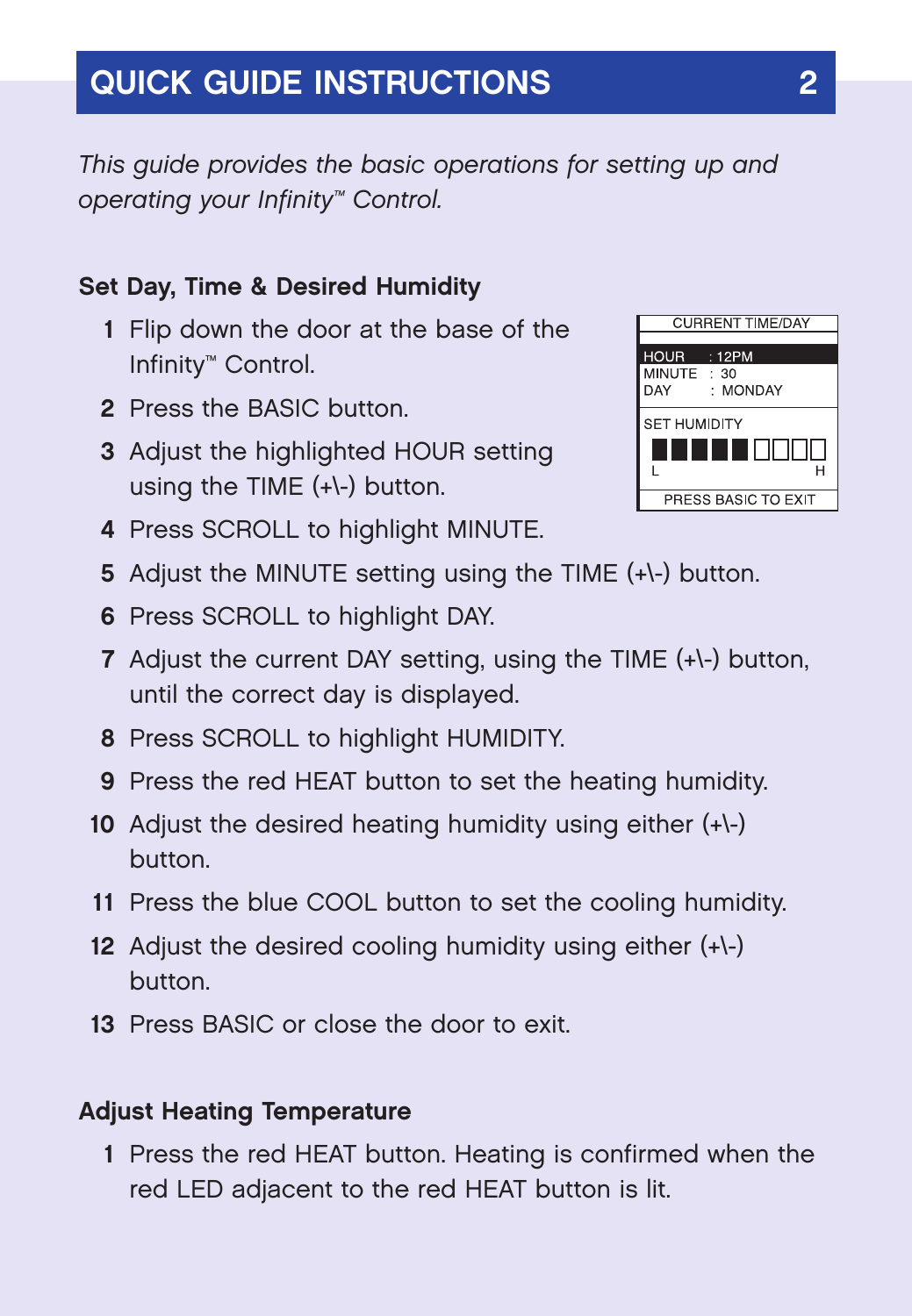### **QUICK GUIDE INSTRUCTIONS 3**

- **2** Press the ZONE button until the name of the zone you wish to control appears on the upper left screen. Selecting "ALL ZONES" allows you to select one temperature for the entire home. Press the ZONE button for three seconds to activate the "ALL ZONES" feature.
- **3** Use the TEMP (+\-) button to select your desired temperature, which will be displayed on the lower right. An override time will be displayed on the lower left. Please note an override time will not appear if programming has been turned off.
- **4** You can change the override time in 15-minute increments by pressing the TIME (+\-) button until the desired override time is selected.

- OR -

Press the HOLD button to override the schedule indefinitely.

#### **Adjust Cooling Temperature**

- **1** Press the blue COOL button. Cooling is confirmed when the blue LED adjacent to the blue CL button is lit.
- **2** Press the ZONE button until the name of the zone you wish to control appears on the upper left screen. Selecting "ALL ZONES" allows you to select one temperature for the entire home. Press the ZONE button for three seconds to activate the "ALL ZONES" feature.
- **3** Use the TEMP (+\-) button to select your desired temperature, which will be displayed on the lower right. An override time will be displayed on the lower left. Please note an override time will not appear if programming has been turned off.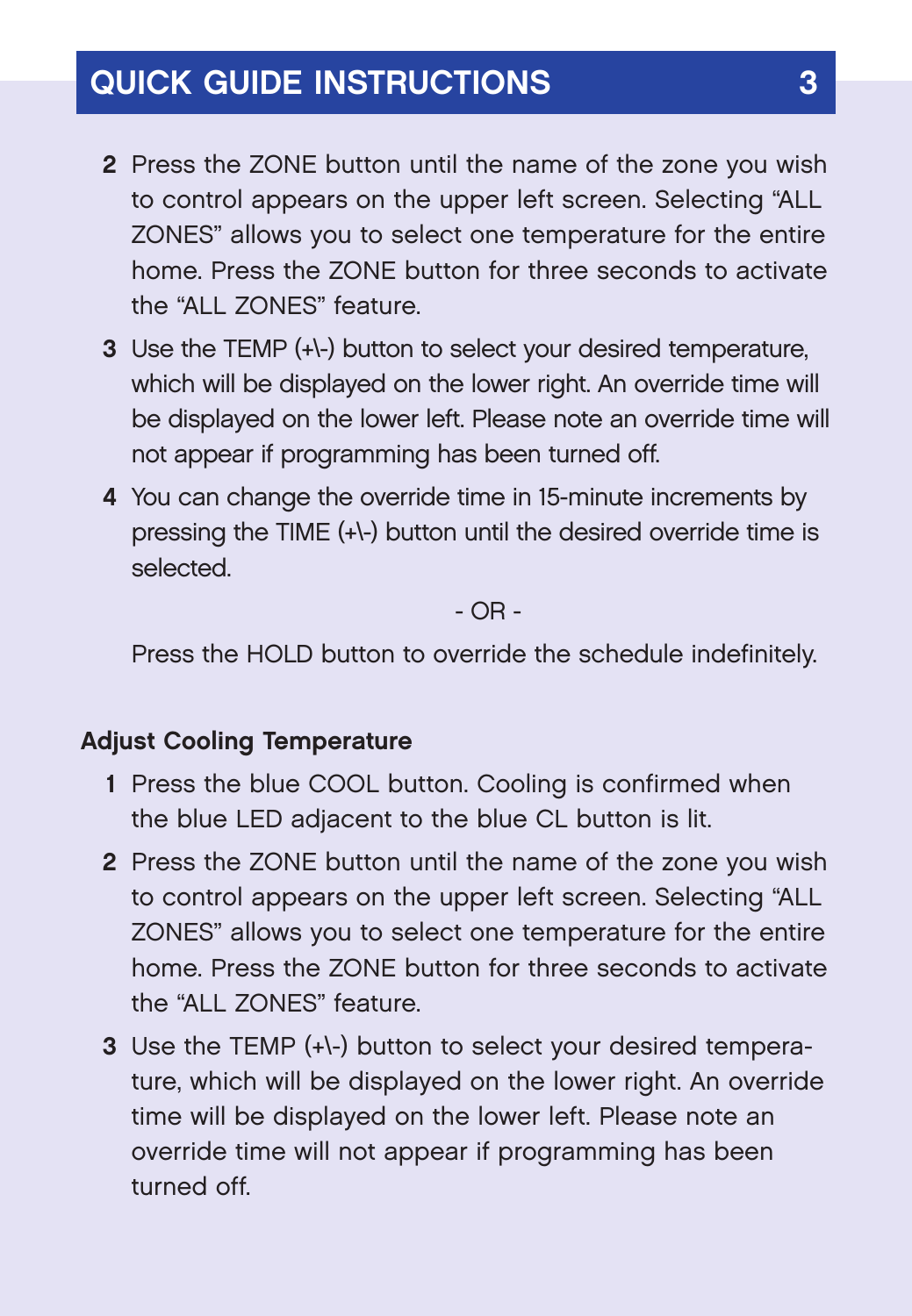**4** You can change the override time to 15-minute increments by pressing the TIME (+\-) button until the desired override time is selected.

- OR -

Press the HOLD button to override the schedule indefinitely.

### **Quick Programming Instructions**

*These instructions will guide you through creating one comfort schedule that will repeat every day. For more details on programming, or to create customized schedules for the week, weekend, or each day, refer to PROGRAMMABLE FEATURES, SETUP & OPERATION on pages 17 - 26 of this manual.* 

#### **One Schedule for All Days**

- **1** Flip down the door at the bottom of the control.
- **2** Press the SCHEDULE button.
- **3** Press the ZONE button until the name of the zone you wish to program appears

on the upper left screen. Selecting "ALL ZONES" allows you to create one schedule for the entire home.

- **4** Press either the LEFT or RIGHT button repeatedly until "ALLDAYS" is displayed.
- **5** The WAKE time period will be highlighted. Set the start time for this time period using the TIME (+/-) button.
- **6** Press the red HEAT button. Heating temperature will begin flashing.

| <b>ZONE: FIRST FLOOR</b> |             |    |           |  |  |  |
|--------------------------|-------------|----|-----------|--|--|--|
| ALLDAYS                  |             |    |           |  |  |  |
| <b>ERIOD</b>             | <b>TIME</b> | HТ | <b>CL</b> |  |  |  |
| NAKE                     | 6:00A       | 67 | 78        |  |  |  |
| DAY                      | 10:OOA      | 60 | 80        |  |  |  |
| <b>EVENING</b>           | 6:45P       | 70 | 77        |  |  |  |
| <b>SLEEP</b>             | 11:15P      | 70 | 80        |  |  |  |
| COPY ZONE                |             |    |           |  |  |  |
| WEEKDAYS <sup>&gt;</sup> |             |    |           |  |  |  |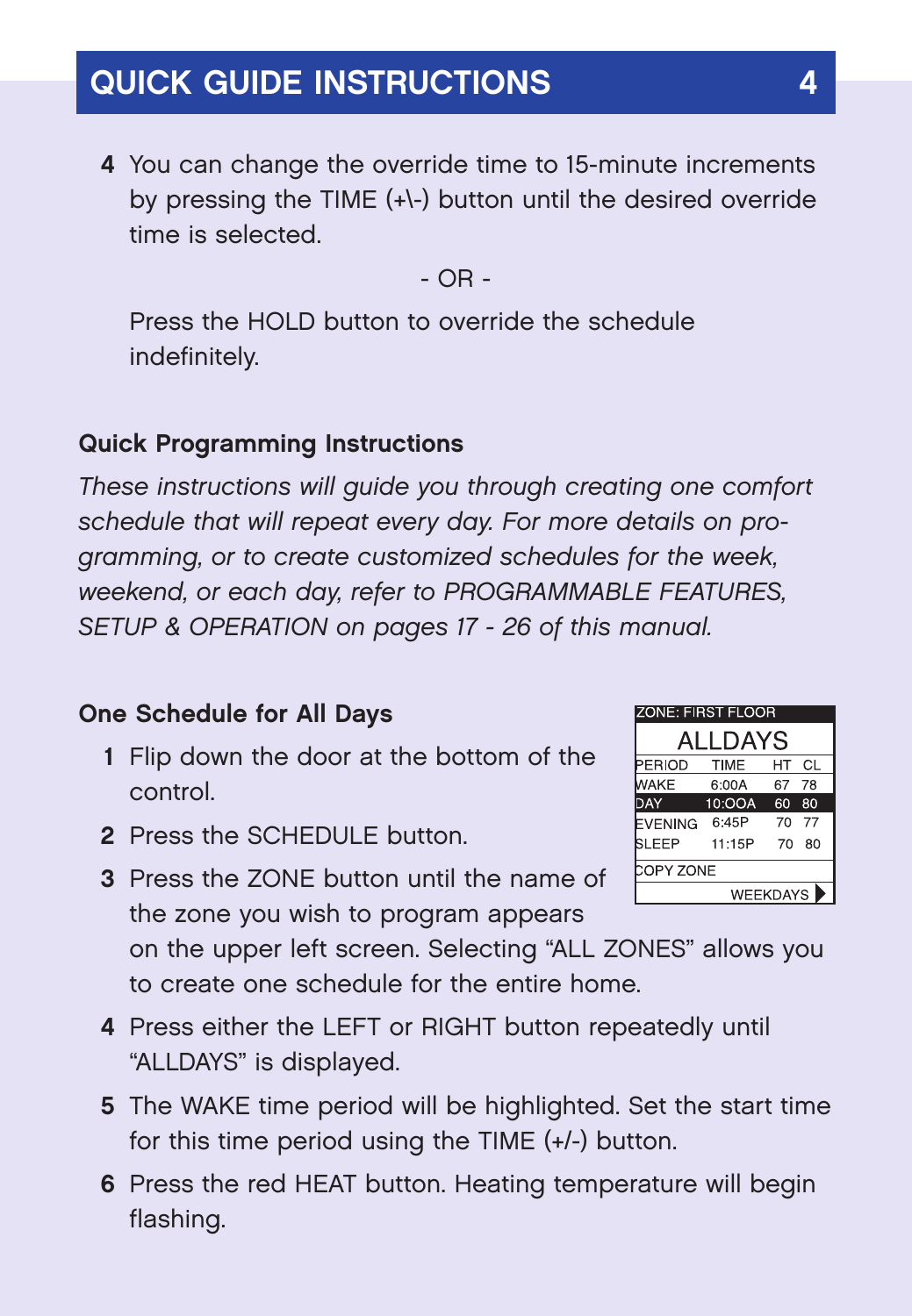### **QUICK GUIDE INSTRUCTIONS 5**

- **7** Set the heating temperature using the TEMP (+\-) button.
- **8** Press the blue COOL button. Cooling temperature will begin flashing.
- **9** Set the cooling temperature using the TEMP (+\-) button.
- **10** Set the remaining periods, "DAY," "EVENING," AND "SLEEP" by using the SCROLL button to select a time period, then follow steps 5 – 9 to select temperature and time settings.
- **11** Exit the scheduling mode by either closing the door or pressing the SCHEDULE button.

- OR -

**12** To create a custom schedule for the remaining zones, press the ZONE button to select the next zone you wish to program. Then, repeat steps 4 - 10 in this section.

#### **Pop-up Messages**

Your Infinity™ Control provides important and useful maintenance and service reminders via pop-up messages on the display.

**Accessory Maintenance Reminders:** An accessory reminder lets you know when it's time for maintenance of your air filter, humidifier pad, UV lamp or ventilator. When an accessory reminder pop-up message appears, perform the accessory maintenance yourself OR contact your dealer/contractor.

**Service Reminders:** When a service reminder pop-up message appears, contact your dealer/contractor.

See ACCESSORY MAINTENANCE OR SERVICE POP-UP MESSAGES on pages 14 - 15 in this manual for additional information.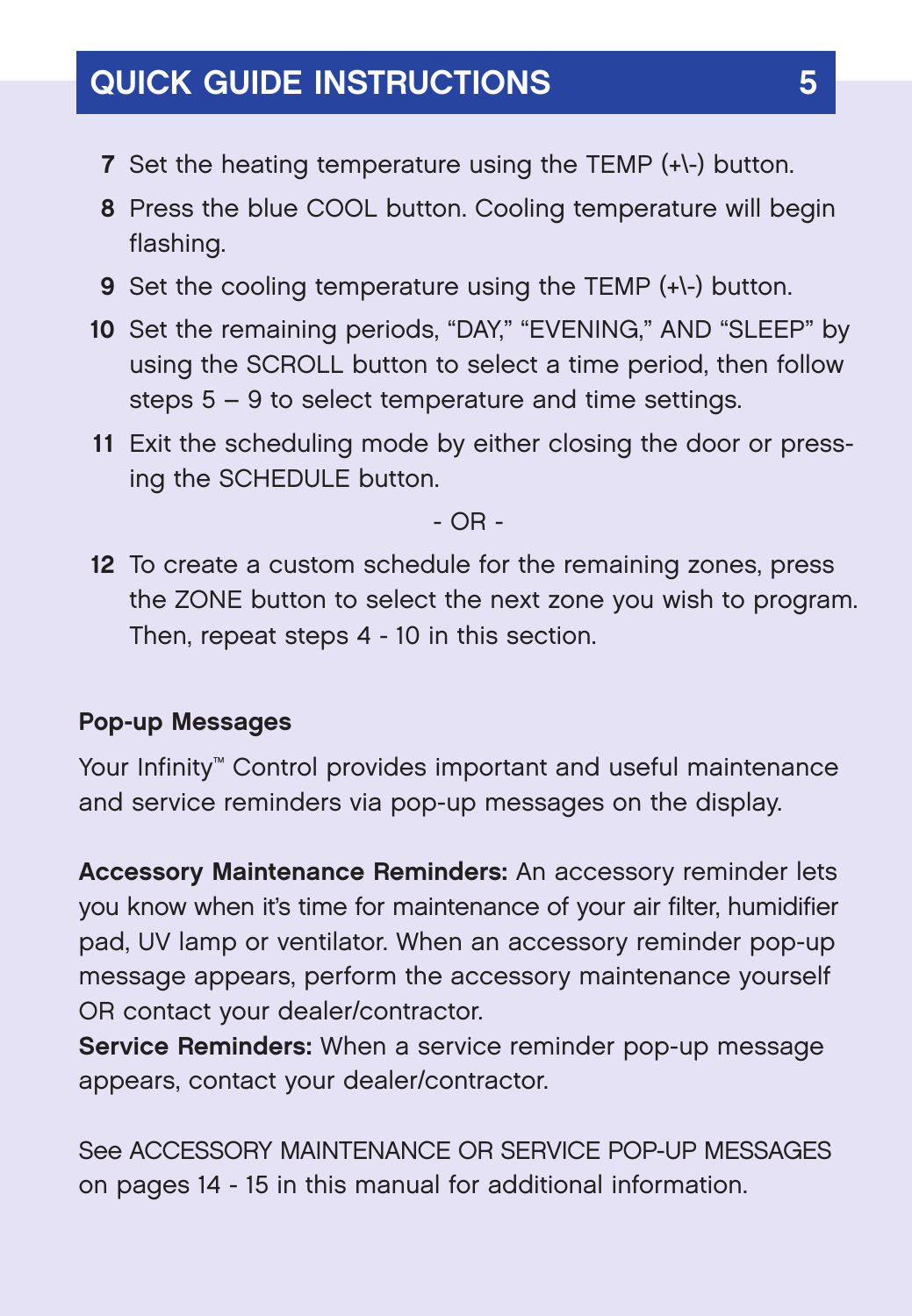### **BASIC SETUP** 6

### **Set Day, Time & Desired Humidity**

- **1** Flip down the door at the base of the Infinity™ Control.
- **2** Press the BASIC button.
- **3** Adjust the highlighted HOUR setting using the TIME (+\-) button.
- **4** Press SCROLL to highlight MINUTE.
- **5** Adjust the MINUTE setting using the TIME  $(+\)$  button.
- **6** Press SCROLL to highlight DAY.



- **7** Adjust the current DAY setting, using the TIME (+\-) button, until the correct day is displayed.
- **8** Press SCROLL to highlight HUMIDITY.
- **9** Press the red HEAT button to set the heating humidity.
- **10** Adjust the desired heating humidity using either (+/-) button.
- **11** Press the blue COOL button to set the cooling humidity.
- **12** Adjust the desired cooling humidity using either (+/-) button.
- **13** If a ventilator has been installed, press scroll to highlight FRESH AIR.
- **14** Adjust your desired FRESH AIR setting using the TEMP (+/-) button. For a description of fresh air settings, see FRESH AIR VENTILATION on page 28 in this manual.
- **15** Press the BASIC button to exit.

- OR -

If you need to readjust one of your settings, use the SCROLL button to highlight the desired setting, then make your changes.

**16** Close the door.

*NOTE: You can exit at any time. When exiting, you will be prompted to save changes if you have made any. Select "YES" to save your changes, "NO" to revert back to previous settings.*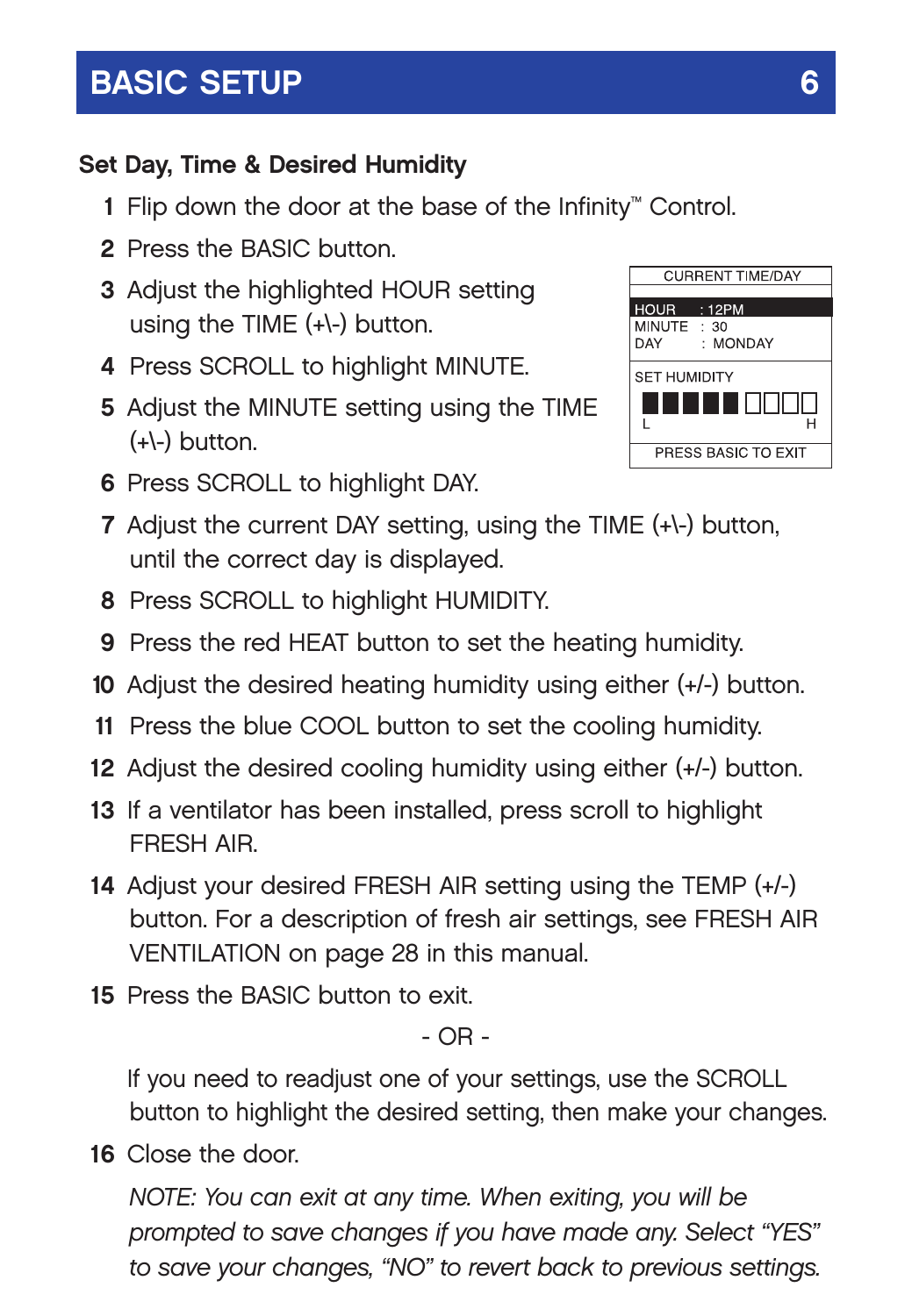#### **Turn System On/Off**

The OFF button is used to turn the system both on and off.

#### **Heating**

To select heating, press the red HEAT button. Heating is confirmed when the red LED adjacent to the red HEAT button is lit. Heating is operating when the red LED is gradually pulsing on and off. (The LEDs can be turned off. For details, see ADVANCED SETUP – LIGHT-ING on page 30.) The heating temperature will appear in the lower right screen with the text, "HFAT AT"



#### **Auxiliary Heat**

Auxiliary heat is staged electric heating included with many heat pump systems. Auxiliary heat is automatically activated by the system when it's too cold for the heat pump to effectively heat your home. Auxiliary heat operation is confirmed when the red LED adjacent to the red HEAT button is lit, gradually pulsing on, then off. (The LEDs can be turned off. For details, see ADVANCED SETUP – LIGHTING on page 30.) The text, "AUXILIARY HEAT ACTIVE" will appear below the room temperature.

#### **Emergency Heat**

Emergency heat is staged electric heating included with many heat pump systems. Emergency heat is activated either when the heat pump has malfunctioned and heating is required, or when the homeowner manually activates emergency heat. Emergency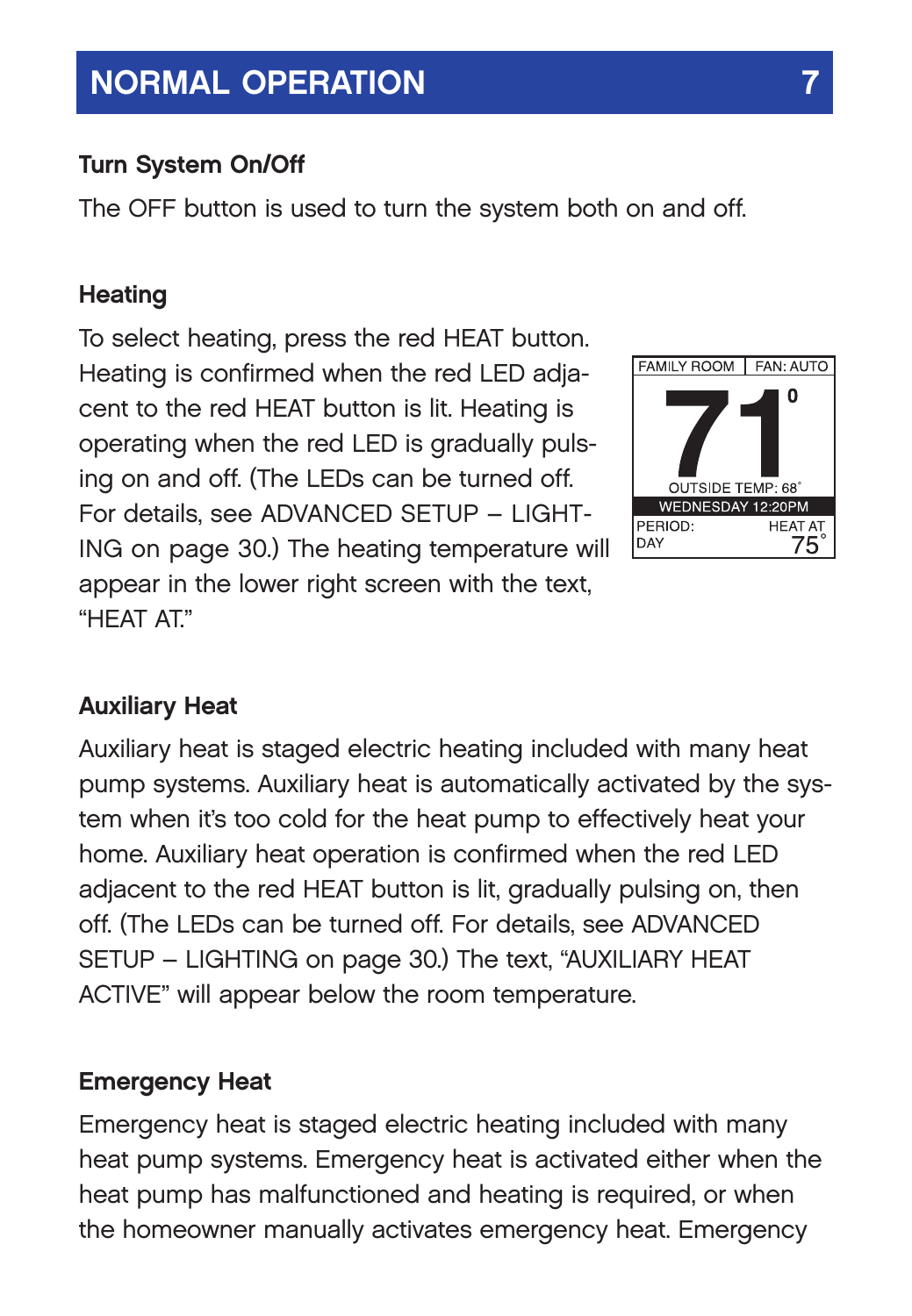heat is manually activated by pressing the red HEAT button for four seconds. To activate Emergency Heat, press the red HEAT button for four seconds. If your system is a heat pump with electric heat, then the display will show the three choices:

SYSTEM IN CONTROL (the system will choose the type and amount of heat needed for conditions)

HEAT PUMP ONLY (only the heat pump will be used for heating) ELECTRIC HEAT ONLY (only electric heat will be used for heating)

If your system is a Hybrid Heat™ system (heat pump with gas or oil furnace), then the display will show the three choices:

HYBRID HEAT™ (the system will choose the type and amount of heat needed for conditions)

FURNACE ONLY (only the furnace will be used for heating)

HEAT PUMP ONLY (only the heat pump will be used for heating)

Scroll the highlight to your choice using the scroll button under the door, then press the left side button to save your selection and exit.

To deactivate Emergency Heat, press the red HEAT button for four seconds and choose SYSTEM IN CONTROL or HYBRID HEAT, depending on your type of heating equipment.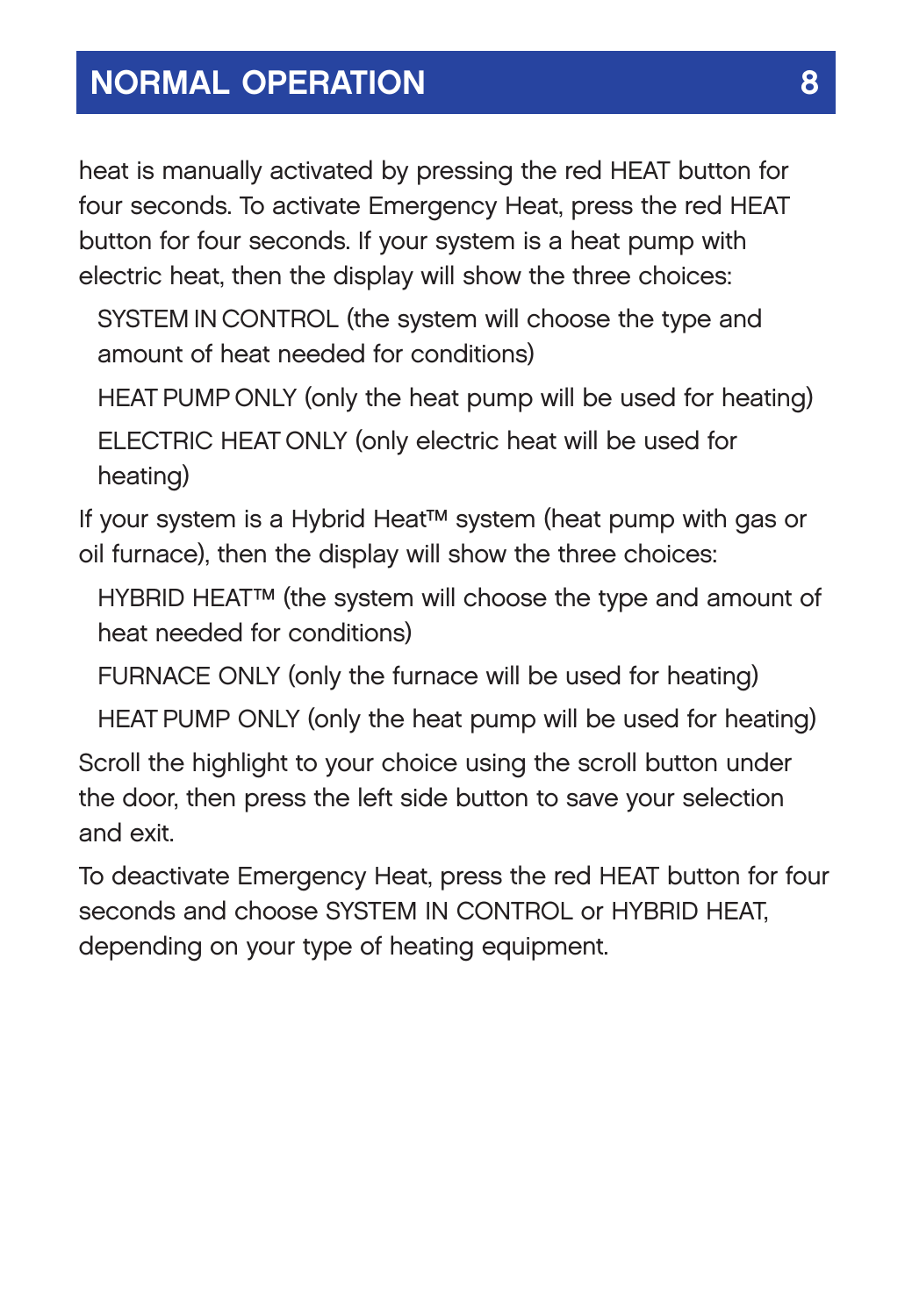### **Cooling**

To select cooling, press the blue COOL button. Cooling is confirmed when the blue LED adjacent to the blue COOL button is lit. Cooling is operating when the blue LED is gradually pulsing on and off. (The LEDs can be turned off. For details, see ADVANCED SETUP – LIGHT-ING on page 30.) The programmed cooling

temperature will appear in the lower right screen with the text, "COOL AT."

#### **Auto**

The AUTO function allows your Infinity™ Control to automatically switch between heating and cooling operation to maintain your comfort during transitional heating and cooling seasons. To select AUTO operation, press the red HEAT and blue COOL buttons simultaneously. The red and blue LEDs will light up, and both heating and cooling temperatures will be displayed.

#### **Adjust Heating Temperature**

The Infinity™ Control allows you to adjust your indoor temperature at any time, overriding your programmed settings.

**1** Press the red HEAT button. Heating is confirmed when the red LED adjacent to the red HEAT button is lit.



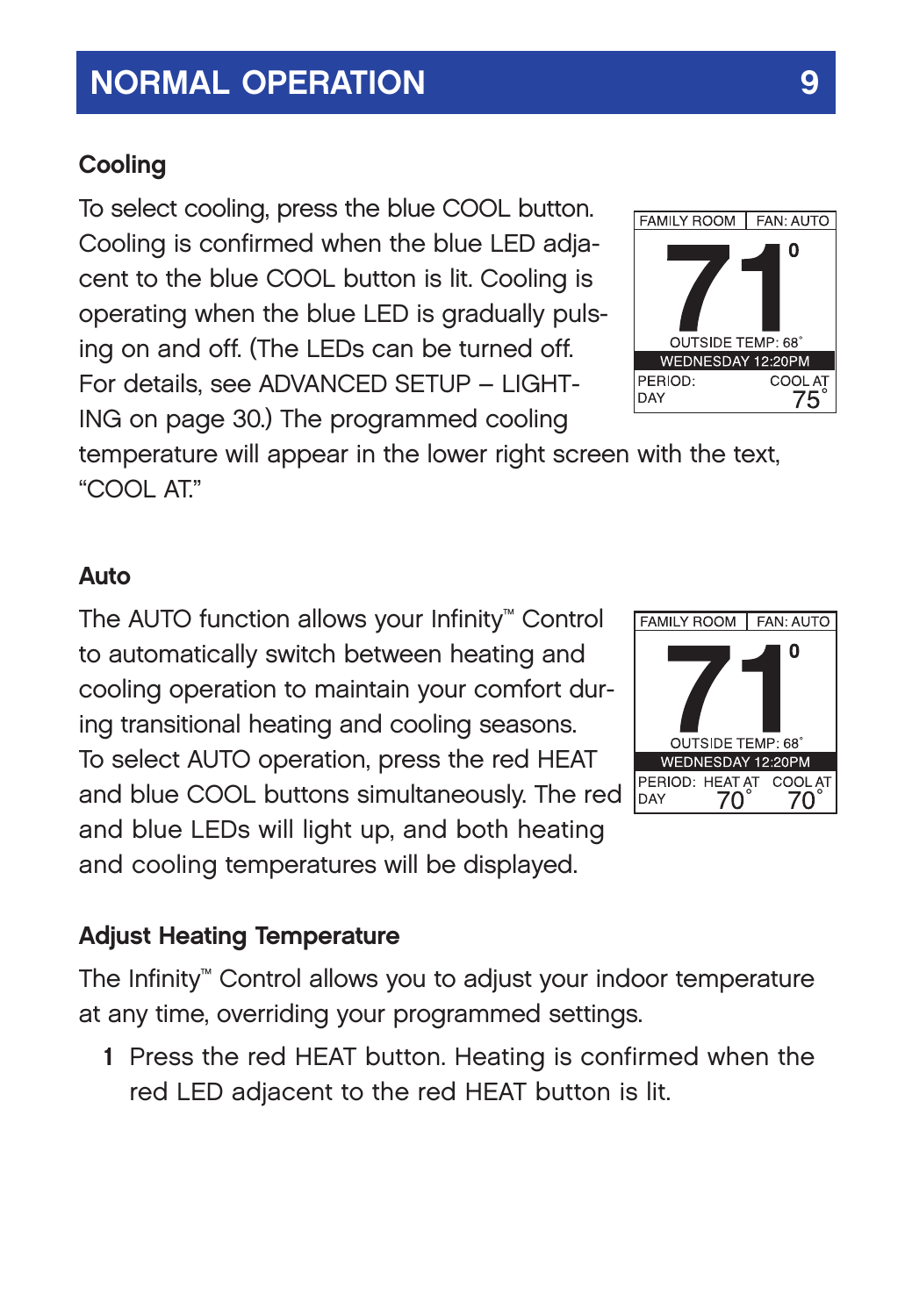- **2** Press the ZONE button until the name of the zone you wish to control appears on the upper left screen. Selecting "ALL ZONES" allows you to select one temperature for the entire home. Press the ZONE button for three seconds to activate the "ALL ZONES" features.
- **3** Use the TEMP (+\-) button to select your desired temperature, which will be displayed on the lower right. An override time will be displayed on the lower left. Please note an override time will not appear if programming has been turned off.
- **4** You can change the override time in 15-minute increments by pressing the TIME (+\-) button until the desired override time is selected.

- OR -

Press the HOLD button to override the schedule indefinitely.

#### **Adjust Cooling Temperature**

- **1** Press the blue COOL button. Cooling is confirmed when the blue LED adjacent to the blue COOL button is lit.
- **2** Press the ZONE button until the name of the zone you wish to control appears on the upper left screen. Selecting "ALL ZONES" allows you to select one temperature for the entire home. Press the ZONE button for three seconds to activate the "ALL ZONES" feature.
- **3** Use the TEMP (+\-) button to select your desired temperature, which will be displayed on the lower right. An override time will be displayed on the lower left. Please note an override time will not appear if programming has been turned off.
- **4** You can change the override time in 15-minute increments by pressing the TIME (+\-) button until the desired override time is selected.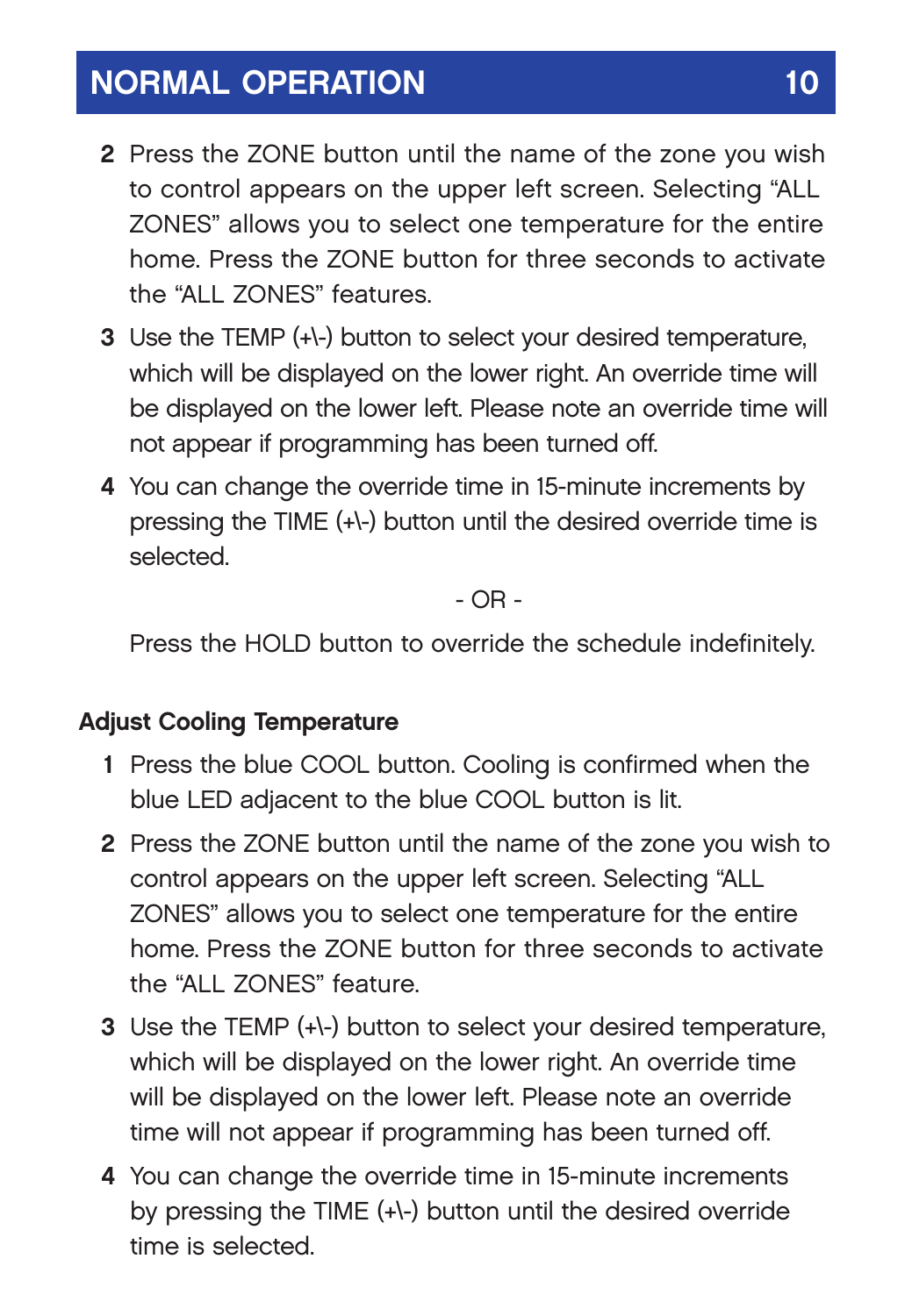- OR -

Press the HOLD button to override the schedule indefinitely.

### **Adjust Fan Speed**

The Infinity™ Control offers the benefit of customized fan speeds during continuous fan operation. Fan speeds can be individually selected for each zone as well.

- **1** Press the ZONE button until the name of the zone you wish to control appears on the upper left screen. Selecting "ALL ZONES" allows you to change fan speed for the entire home. Press the ZONE button for three seconds to activate the "ALL ZONES" feature.
- **2** Press the FAN button to adjust the fan speed between LOW, MEDIUM, HIGH or AUTO airflow. OFF is also a selection when the system has been turned off at the Infinity Control. Your fan speed selection will only apply to the displayed zone.

#### **Hold Current Temperature**

Press the HOLD button to override the program and maintain the current indoor temperature set point(s) indefinitely.

To revert back to your programmed comfort schedule, press the HOLD button again.

*NOTE: HOLD is not available if programming has been turned off. Also, if you switch from HOLD to either VACATION or UNOCCUPIED, the system will revert back to HOLD when those functions are cancelled.*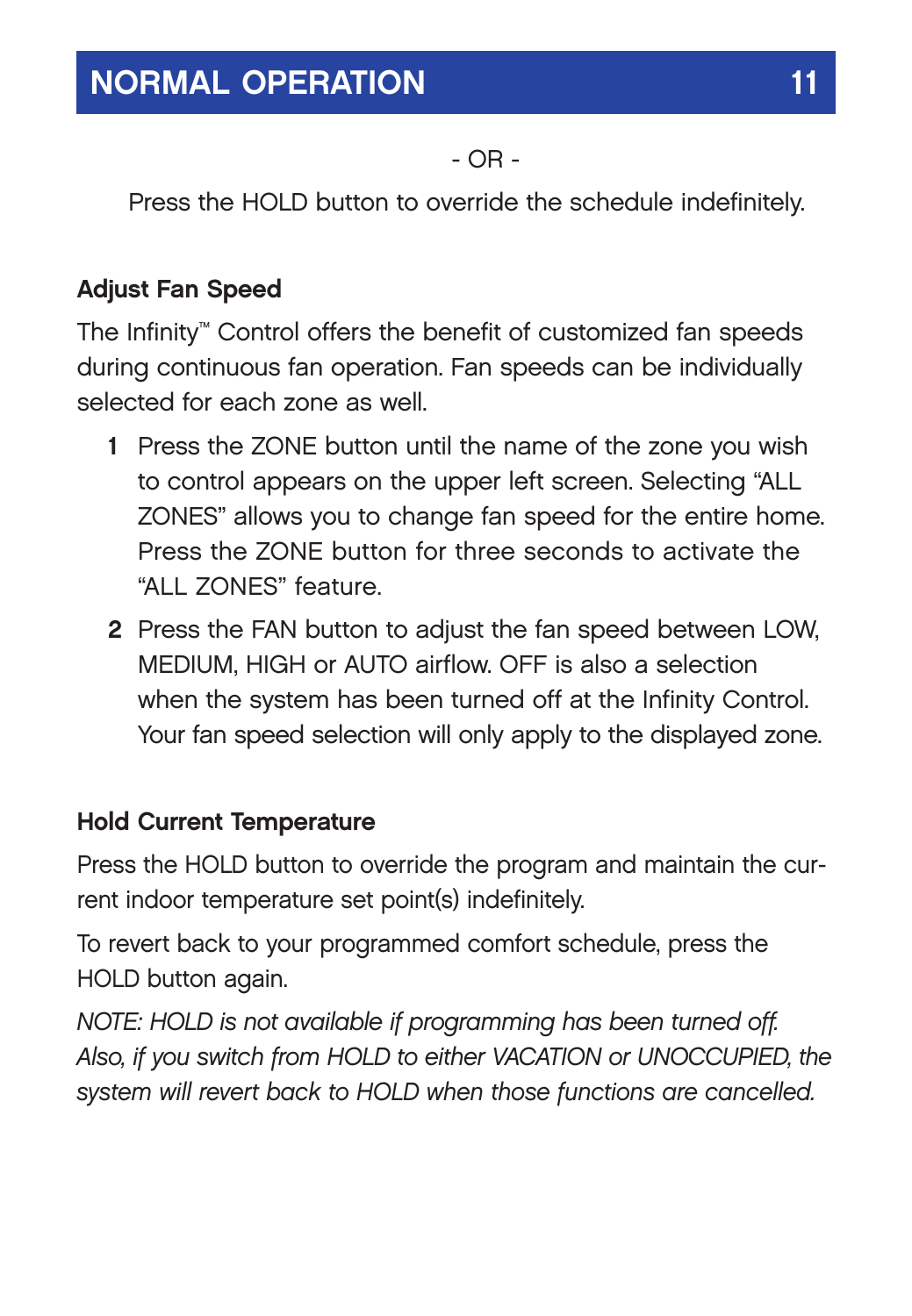### **Unoccupied Function & Settings**

UNOCCUPIED allows you to instantly set the system for energy saving operation.

- **1** To select UNOCCUPIED operation, press the HOLD button for three seconds. UNOCCUPIED text will be displayed.
- **2** To take your system out of UNOCCUPIED mode, press the HOLD button for two seconds.

Details for selecting UNOCCUPIED temperature, humidity and fan setting defaults are provided in the ADVANCED SETUP section of this manual, page 34.

### **Vacation Function & Settings**

VACATION operation conserves energy while you are away and ensures a comfortable home upon your return.

**1** Flip down the door near the base of the Infinity™ Control.



- **2** Press the VACATION button.
- **3** Use the TEMP (+\-) button to select the desired temperature for VACATION operation.
- **4** Use the TIME (+\-) button to select the number of days for VACATION operation as seen in lower left corner of screen.
- **5** Press the VACATION button to start VACATION operation.
- **6** You will be prompted to start VACATION operation. Press the RIGHT button for YES or press the LEFT button for NO.

*Note: You have up to 15 minutes to make changes to the temperature or duration after VACATION has been activated. Any changes made after the 15 minute period will be treated as a temporary override to vacation settings.*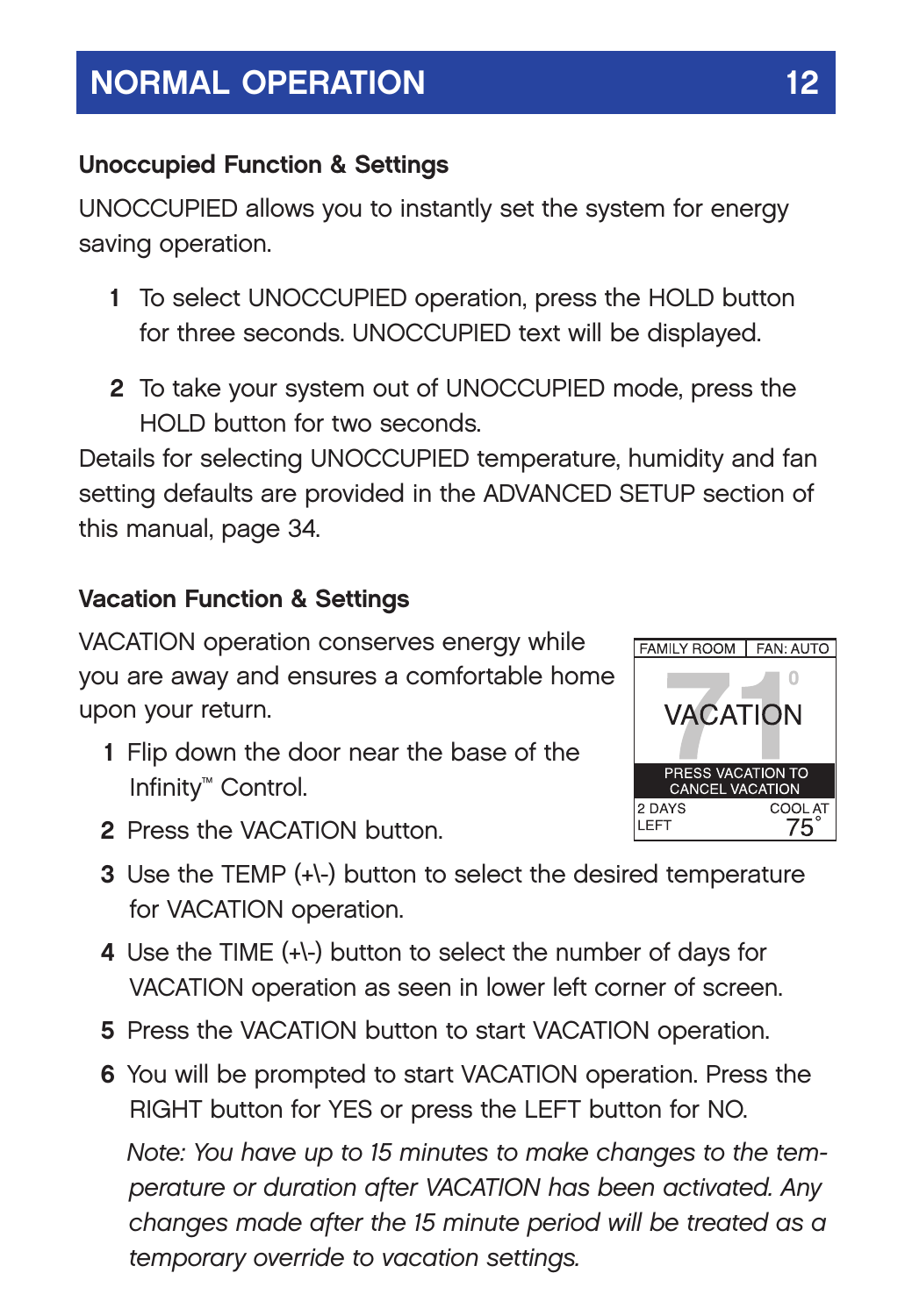**7** The system will automatically revert back to its normal operation after the selected number of VACATION days has expired.

- OR -

To cancel VACATION operation at any time simply press the VACATION button. You will be prompted to cancel VACATION operation. Press the RIGHT button for YES or press the LEFT button for NO.

*Details for selecting default temperature, humidity, and fan settings for VACATION are provided in the ADVANCED SETUP section of this manual, page 33.*

### **Check System Status**

- The system status function allows you to view detailed information about the system's status.
	- **1** Press and hold the RIGHT button for two seconds to check:
		- Equipment status
		- Accessory status
		- Current humidity
		- Target humidity
	- **2** Press the RIGHT button again (from the STATUS screen) for zoning status.
	- **3** Press the RIGHT button again to return to the main screen.

- OR -

The status screen will automatically revert back the main screen after 60 seconds.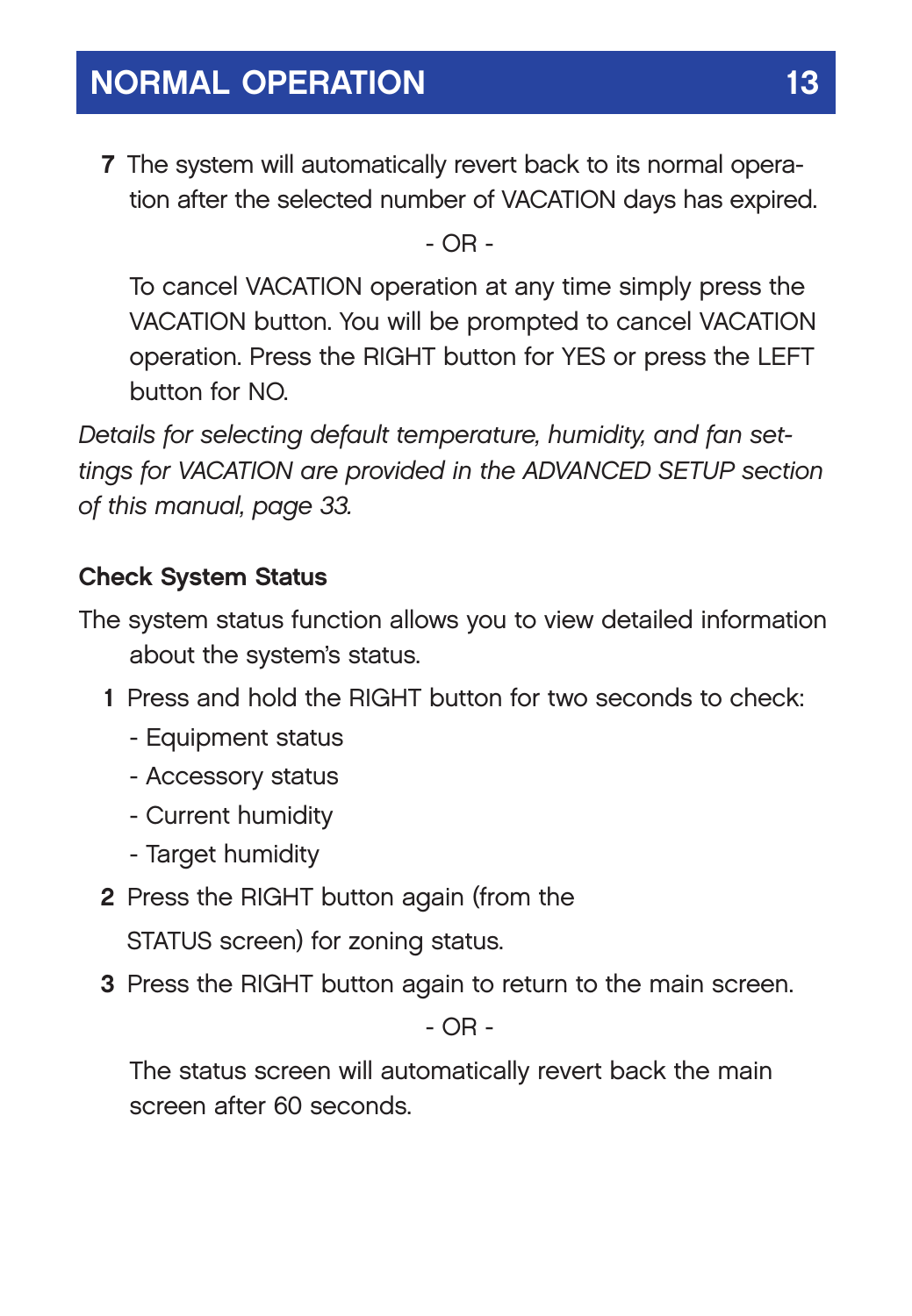### **Accessory Status**

The accessory status screen allows you to check the approximate usage of your mechanical or electronic air cleaner, humidifier pad, and UV lamps before routine maintenance is required. The accessory status screen also shows your servicing dealer's name and phone number. You may also reset the usage indicators for your accessories from this screen.

- **1** Press and hold the LEFT button for two seconds to show the status of:
	- Air filter (FILTER)
	- Humidifier pad (HUM. PAD)
	- UV Lamps
- **2** Press the RIGHT button to exit.

### **Resetting Accessory Usage Indicator**

After an air filter, humidifier pad, or UV Lamp has been replaced or cleaned, you may need to manually reset the percent used indicator for the respective accessory.

- **1** Press and hold the LEFT button to access the ACCESSORY STATUS screen.
- **2** Use the SCROLL button to highlight the accessory you wish to reset.
- **3** Press the RIGHT button to reset the selected accessory.
- **4** Press the LEFT button to exit.

- OR -

**5** Continue to reset accessory usage indicators as desired.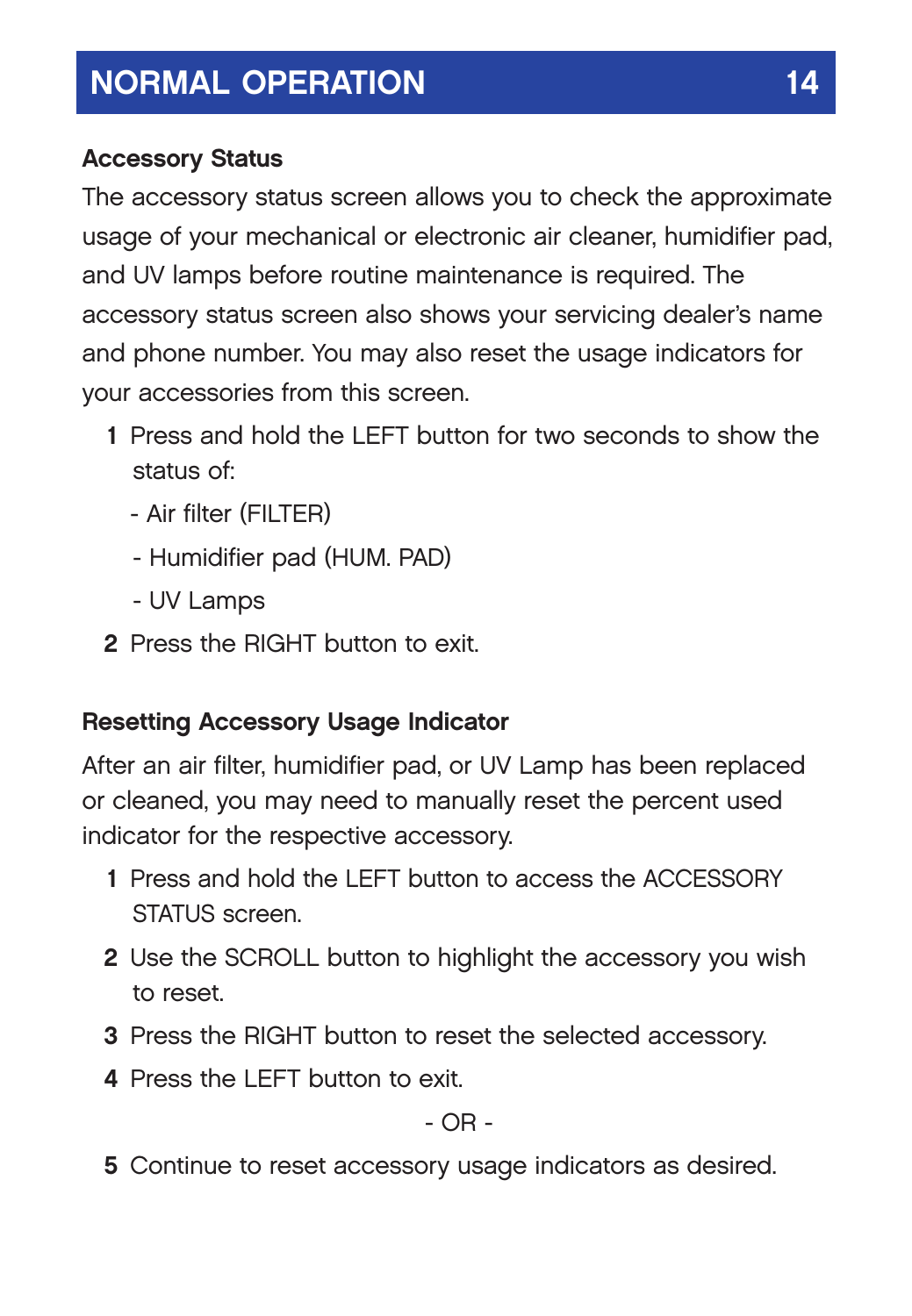### **Accessory Maintenance Pop-Up Messages**

Accessory Pop-Up messages remind you when it's time for accessory maintenance. There can be up to five messages, depending on the accessories installed with your system:

- Replace UV Lamps
- Change Humidifier Pad
- Clean Air Filter EAC
- Clean or Replace Air Filter
- Clean Ventilator Filter

REMIND LATER: Pressing the LEFT button to select

REMIND LATER will cause the accessory status message to reappear in seven days. The message will not reappear at the end of the seven-day period if the usage indicator has been reset. DISMISS NOTICE: Press the RIGHT button to DISMISS NOTICE and reset the accessory maintenance reminder. The reminder will reappear at the next maintenance cycle.

The maintenance cycle for the humidifier, UV lamp and EAC is based on time and may be set by your installer. The defaults are as follows:

| FAC:               | 3 months of operation  |
|--------------------|------------------------|
| Humidifier:        | 12 months of operation |
| UV Lamp:           | 12 months of operation |
| Ventilator Filter: | 3 months of operation  |

The maintenance cycle for MEDIA or EAC + MEDIA is based on actual airflow restriction which is automatically detected by the system.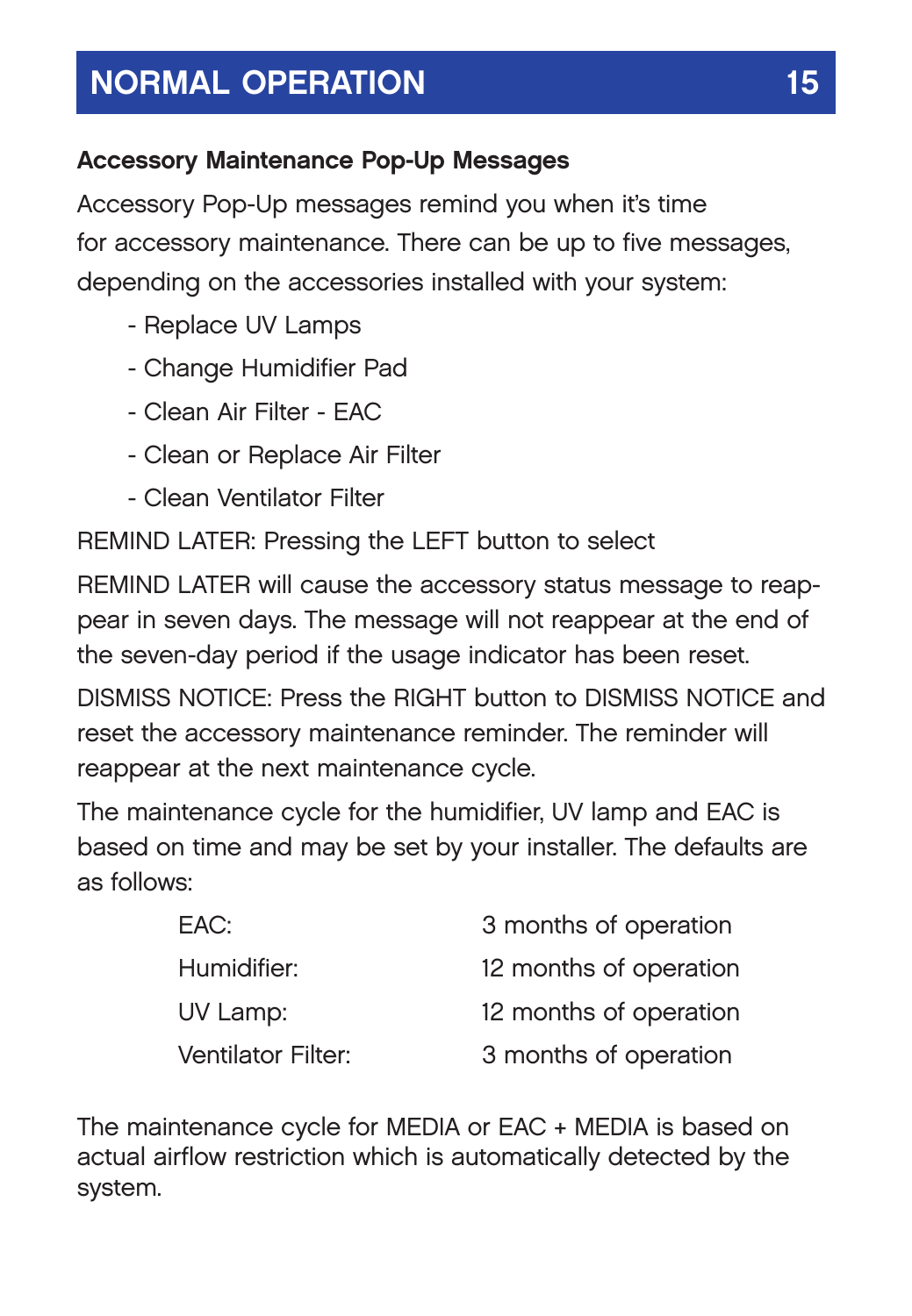### **Service Pop-Up Messages**

Service Pop-Up messages remind you when it's time for routine equipment maintenance or if the system has malfunctioned.

ROUTINE MAINTENANCE RECOMMENDED: This pop-up appears when seasonal maintenance should be performed to maintain optimum performance of your system. Press the RIGHT button to DISMISS NOTICE and reset the maintenance reminder. The reminder will not reappear until the routine maintenance timer has expired (default 12 months). The reminder will not appear if it has been turned off by the installer.

SYSTEM MALFUNCTION: This pop-up appears when the system has detected an equipment failure. Press the RIGHT button to DISMISS NOTICE. The system may continue to operate, however total system shutdown could occur at any time. It is highly recommended that you contact your dealer immediately. The pop-up will reappear in 24 hours if the equipment failure has not been corrected.

### **Keyboard Lock-Out**

You can lock the Infinity™ Control buttons to help avoid inadvertent changes to your settings.

Keyboard lock-out can ONLY be activated from the main screen. To do so, simultaneously press the ZONE and FAN buttons for two seconds. Keyboard lock-out will be indicated by a graphic lock on the screen.

To unlock the control, simultaneously press the ZONE and FAN buttons for two seconds.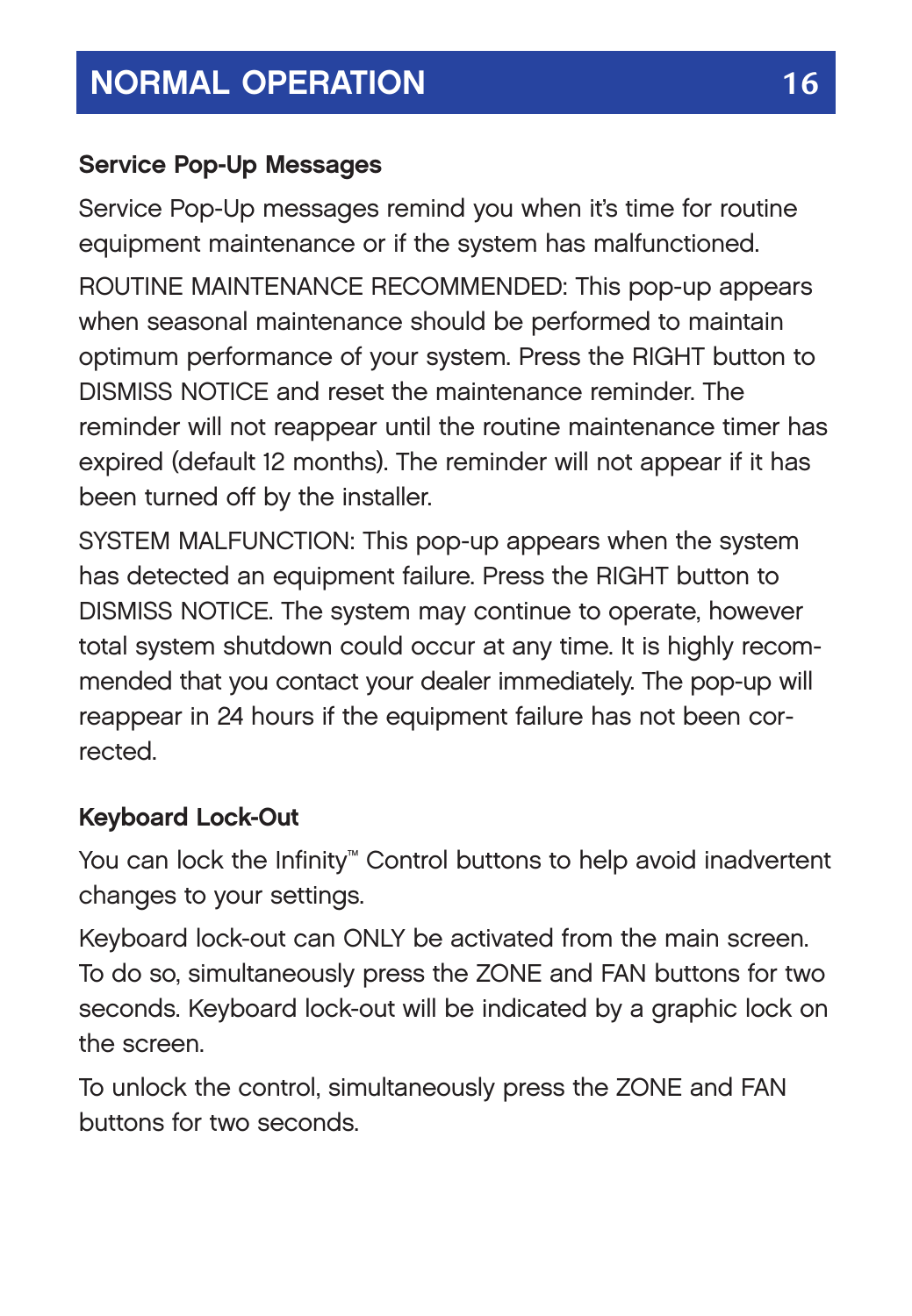### **PROGRAMMABLE FEATURES, 17** 17 **SETUP & OPERATION**

### **Backlighting**

The Infinity™ backlight feature makes the screen easy to read, even at night or in low light conditions. High-intensity backlighting is activated when a button is pushed or the door at the base of the unit is opened. The backlighting will automatically turn off or revert to a lower intensity constant backlighting after 10 seconds of no button activity or 30 seconds after the door is opened. Backlighting will remain on throughout Programming, Basic Setup, and Advanced Setup. Constant backlighting can be turned off or adjusted in ADVANCED SETUP, page 30 in this manual.

### **Determining Your Comfort Schedule**

Before you program the Infinity™ Control, take a moment to plan your comfort schedule. Each day of the week is divided into four time periods:

- WAKE
- DAY
- EVENING
- SLEEP

You can select a different heating and cooling temperature for each zone and each time period, based on your daily or weekly schedule. Using the chart provided, enter a start time, heating temperature and cooling temperature. Then you can use this chart when you begin programming. You may want to create a similar chart for each zone in your home.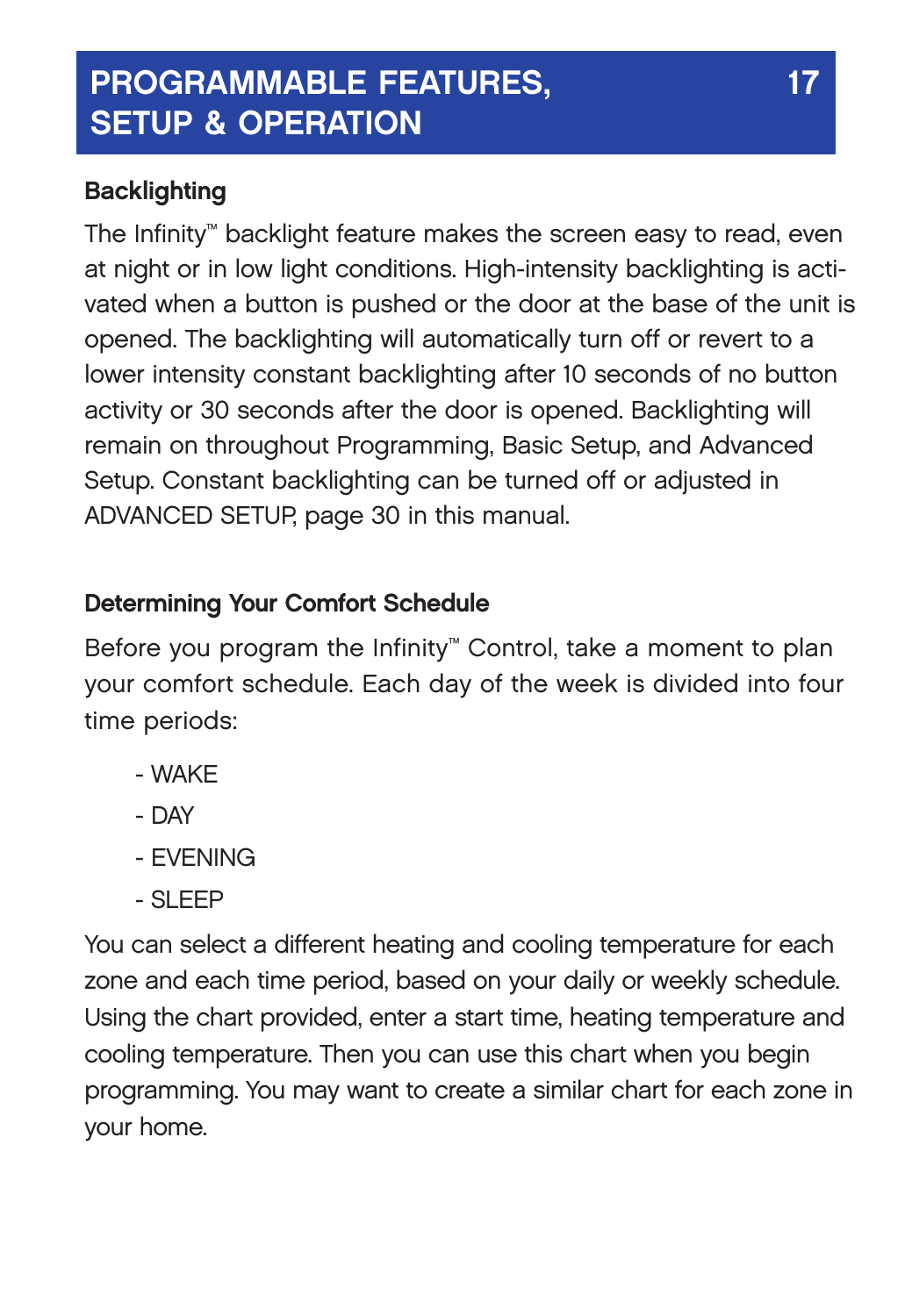### **PROGRAMMABLE FEATURES, 18 SETUP & OPERATION**

|                 | <b>WAKE</b> | $Time / HT^{\circ} / CI^{\circ}$ Time $/ HT^{\circ} / CI^{\circ}$ | <b>DAY</b> | <b>EVENING</b><br>$Time / HT^{\circ} / CI^{\circ}$ | <b>SLEEP</b><br>Time / HT / CL |  |
|-----------------|-------------|-------------------------------------------------------------------|------------|----------------------------------------------------|--------------------------------|--|
| <b>Monday</b>   |             |                                                                   |            |                                                    |                                |  |
| <b>Tuesday</b>  |             |                                                                   |            |                                                    |                                |  |
| Wednesday /     |             |                                                                   |            |                                                    |                                |  |
| <b>Thursday</b> |             |                                                                   |            |                                                    |                                |  |
| Friday          |             |                                                                   |            |                                                    |                                |  |
| <b>Saturday</b> |             |                                                                   |            |                                                    |                                |  |
| Sunday          |             |                                                                   |            |                                                    |                                |  |

### **Programming Your Comfort Schedule**

The Infinity™ Control allows you maximum flexibility in creating a comfort schedule that best matches your lifestyle. You can choose to keep it simple with the same schedule every day…you can create one schedule for the work week and one for the weekend…or, you can make every day different. Instructions for programming this control are detailed on the pages that follow.

*NOTE: You can quit the programming process at any time by simply pressing the SCHEDULE BUTTON or closing the door at the bottom of the control. You will be prompted to either save your changes or to ignore the changes using the RIGHT or LEFT buttons.*

### **One Schedule for All Days**

You can create one schedule for all seven days of the week using the ALLDAYS screen.

- **1** Flip down the door at the bottom of the control.
- **2** Press the SCHEDULE button to access the schedule screen.

| <b>ZONE: FIRST FLOOR</b><br>ALLDAYS          |        |    |      |  |  |  |
|----------------------------------------------|--------|----|------|--|--|--|
|                                              |        |    |      |  |  |  |
| WAKE                                         | 6:00A  | 67 | 78   |  |  |  |
| DAY                                          | 10:00A | 60 | 80   |  |  |  |
| <b>EVENING</b>                               | 6:45P  | 70 | - 77 |  |  |  |
| SLEEP                                        | 11:15P | 70 | 80   |  |  |  |
| <b>COPY ZONE</b><br>WEEKDAYS <sup>&gt;</sup> |        |    |      |  |  |  |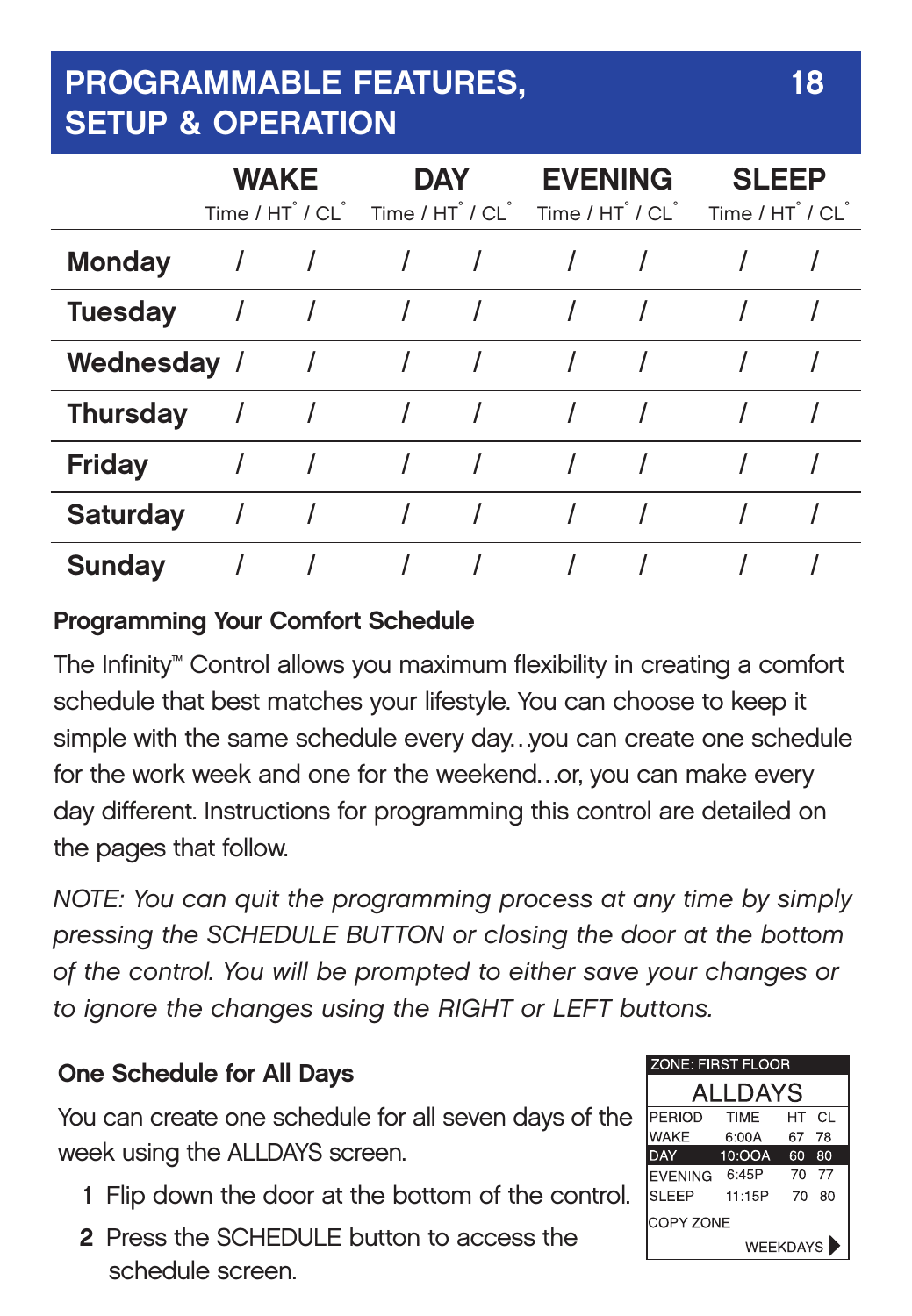### **PROGRAMMABLE FEATURES, 1999 SETUP & OPERATION**

- **3** Press the ZONE button until the name of the zone you wish to program appears on the upper left screen. Selecting "ALL ZONES" allows you to create one schedule for the entire home.
- **4** If the text "ALLDAYS" appears at the top of the screen, you are ready to start.

#### - OR -

Press either the LEFT or RIGHT button repeatedly as necessary until "ALLDAYS" is displayed. The WAKE time period will be highlighted.

- **5** Using the TIME (+\-) button, set the start time for this time period.
- **6** Press the red HEAT button. Heating temperature will begin flashing.
- **7** Set the heating temperature using the TEMP (+\-) button.
- **8** Press the blue COOL button. Cooling temperature will begin flashing.
- **9** Set the cooling temperature using the TEMP (+\-) button.
- **10** Use the SCROLL button to highlight the next period, then repeat steps 5 – 9 to select settings for DAY, EVENING and SLEEP.
- **11** Exit the scheduling mode by either closing the door or pressing the SCHEDULE button.

- OR -

**12** To create a custom schedule for the remaining zones, press the ZONE button to select the next zone you wish to program. Then, repeat steps 4 - 10 in this section.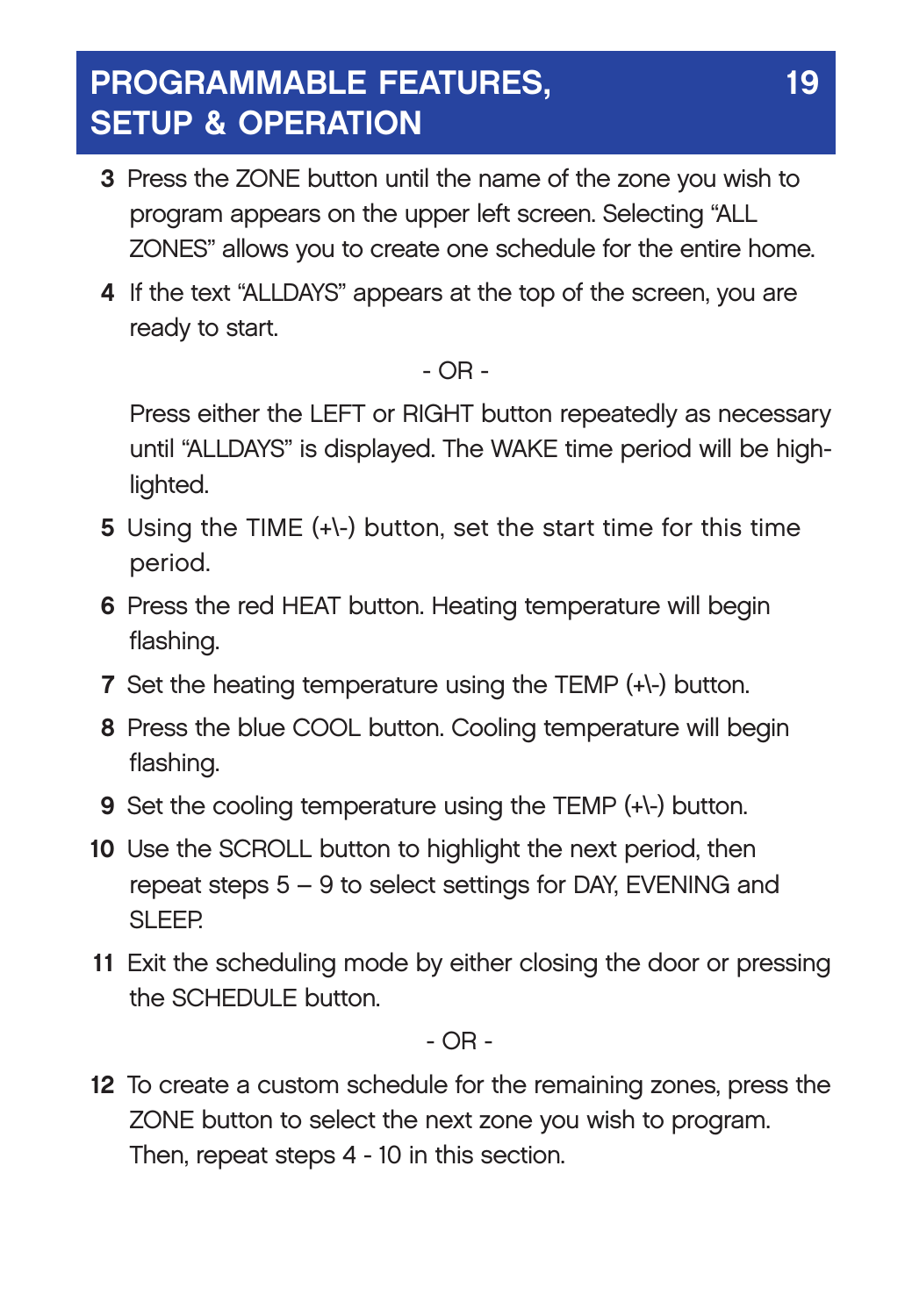### **PROGRAMMABLE FEATURES, 20 SETUP & OPERATION**

**13** To create an identical schedule for another zone, skip ahead to the Copying a Zone Schedule section in this manual, page 24. *NOTE: A default set of heating and cooling setback temperatures, called UNOCCUPIED settings, may be activated by pressing the HOLD button. "UNOCC" will appear in place of "PERIOD" when the unoccupied settings have been activated. UNOCCUPIED setting defaults can be changed in ADVANCED SETUP, page 34.*

### **Weekdays Schedule**

You can program one schedule for Monday through Friday using the WEEKDAYS screen.

- **1** Flip down the door at the bottom of the control.
- **2** Press the SCHEDULE button to access the schedule screen.
- **3** Select the zone you want to program by pressing the ZONE button until the correct zone name appears on the upper left screen. Selecting "ALL ZONES" allows you to create one WEEKDAYS schedule for the entire home.
- **4** If the word "WEEKDAYS" appears at the top of the screen, you are ready to start. If not, press either the LEFT or RIGHT button as necessary until "WEEKDAYS" is displayed. The WAKE time period will be highlighted.
- **5** Using the TIME (+\-) button, set the start time for this time period.
- **6** Press the red HEAT button. Heating temperature will begin flashing.
- **7** Set the heating temperature using the TEMP (+\-) button.
- **8** Press the blue COOL button. Cooling temperature will begin flashing.
- **9** Set the cooling temperature using the TEMP (+\-) button.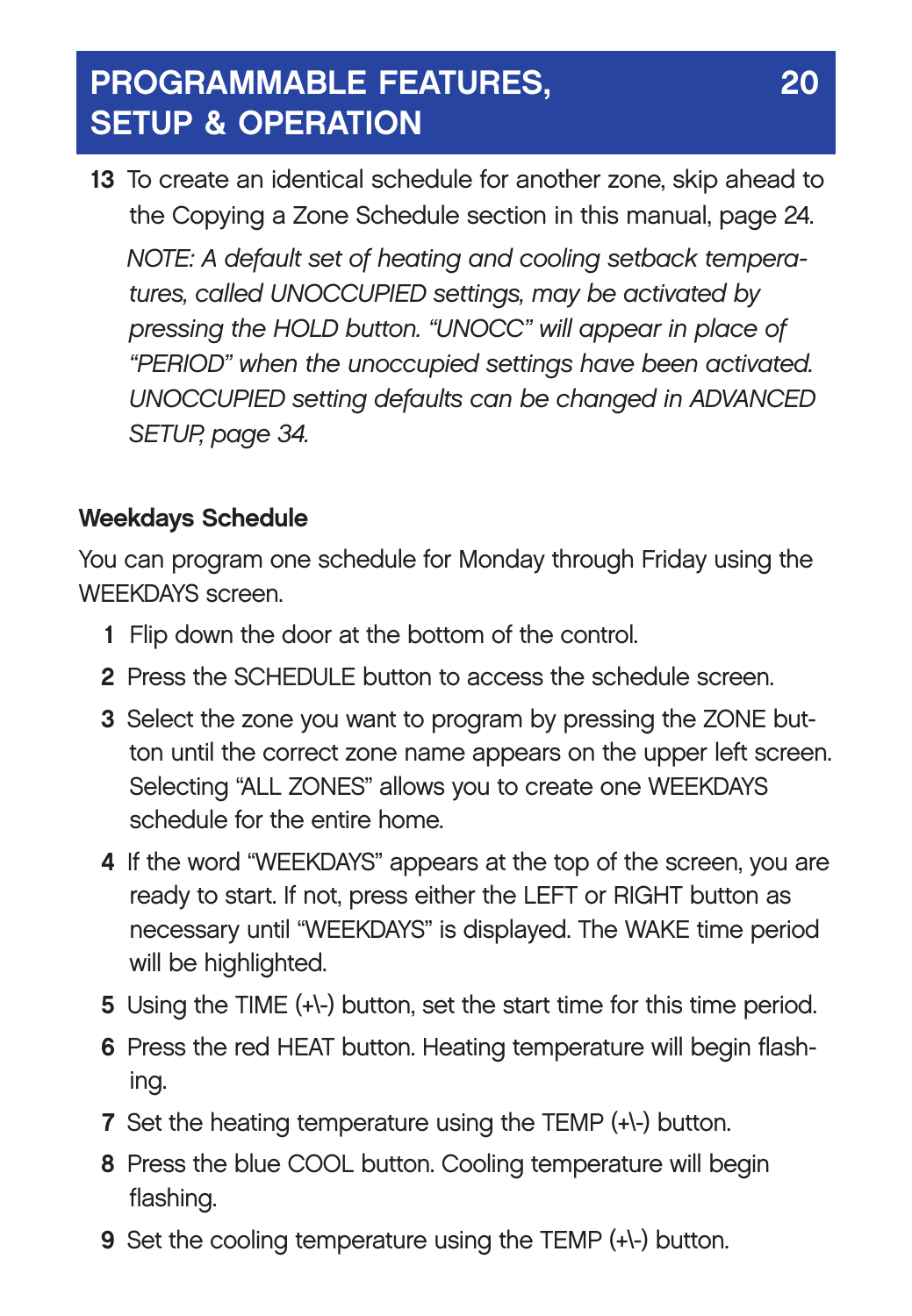### **PROGRAMMABLE FEATURES, 21 SETUP & OPERATION**

- **10** Use the SCROLL button to highlight the next period, then repeat steps 5 – 9 to select settings for DAY, EVENING and SLEEP.
- **11** Exit by pressing the SCHEDULE button or closing the door.

- OR -

**12** To create a WEEKDAYS schedule for the remaining zones, press the ZONE button to select the next zone you wish to program. Then, repeat steps  $4 - 10$  in this section.

- OR –

**13** Begin entering your WEEKEND schedule by pressing the RIGHT button and following the Weekend Schedule instructions (the next section in this manual).

### **Weekend Schedule**

You can program an identical schedule for Saturday and Sunday using the WEEKEND screen.

- **1** Flip down the door at the bottom of the control.
- **2** Press the SCHEDULE button to access the schedule screen.
- **3** Select the zone you want to program by pressing the ZONE button until the correct zone name appears on the upper left screen. Selecting "ALL ZONES" allows you to create one WEEK-END schedule for the entire home.
- **4** If the word "WEEKEND" appears at the top of the screen, you are ready to start. If not, press either the LEFT or RIGHT button as necessary until WEEKEND is displayed. The WAKE time period will be highlighted.
- **5** Using the TIME (+\-) button, set the start time for this period.
- **6** Press the red HEAT button. Heating temperature will begin flashing.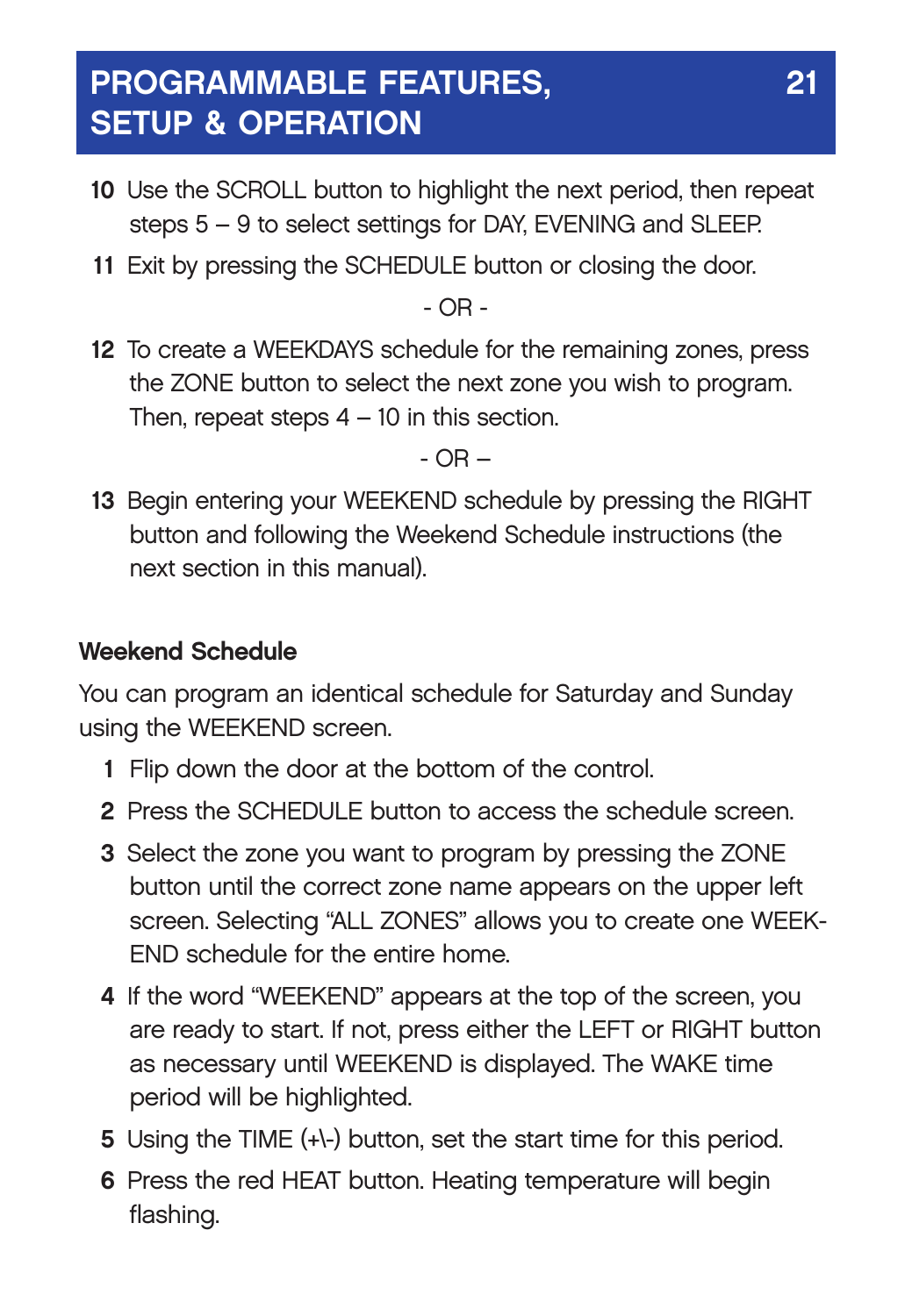### **PROGRAMMABLE FEATURES, 22 SETUP & OPERATION**

- **7** Set the heating temperature using the TEMP (+\-) button.
- **8** Press the blue COOL button. Cooling temperature will begin flashing.
- **9** Set the cooling temperature using the TEMP (+\-) button.
- **10** Using the SCROLL button to highlight the next period, repeat steps 5 – 9 to select DAY, EVENING and SLEEP.
- **11** Exit by pressing the SCHEDULE button or closing the door.

- OR -

**12** To create a WEEKEND schedule for the remaining zones, press the ZONE button to select the next zone you wish to program. Then, repeat steps  $4 - 10$  in this section.

 $-$  OR  $-$ 

**13** Begin entering a separate schedule for individual days by pressing the RIGHT button and following the instructions in the Daily Schedule (the next section in this manual).

### **Daily Schedule**

You can program a different schedule for each day of the week by using the SUNDAY, MONDAY, TUESDAY, WEDNESDAY, THURSDAY, FRIDAY and SATURDAY screens.

- **1** Flip down the door at the bottom of the control.
- **2** Press the SCHEDULE button to access the schedule screen.
- **3** Select the zone you want to program by pressing the ZONE button until the correct zone name appears on the upper left screen. Selecting "ALL ZONES" allows you to simultaneously program one day across all zones.
- **4** If the word "SUNDAY," "MONDAY," "TUESDAY," "WEDNESDAY," "THURSDAY," "FRIDAY," or "SATURDAY" appears at the top of the screen, you are ready to start..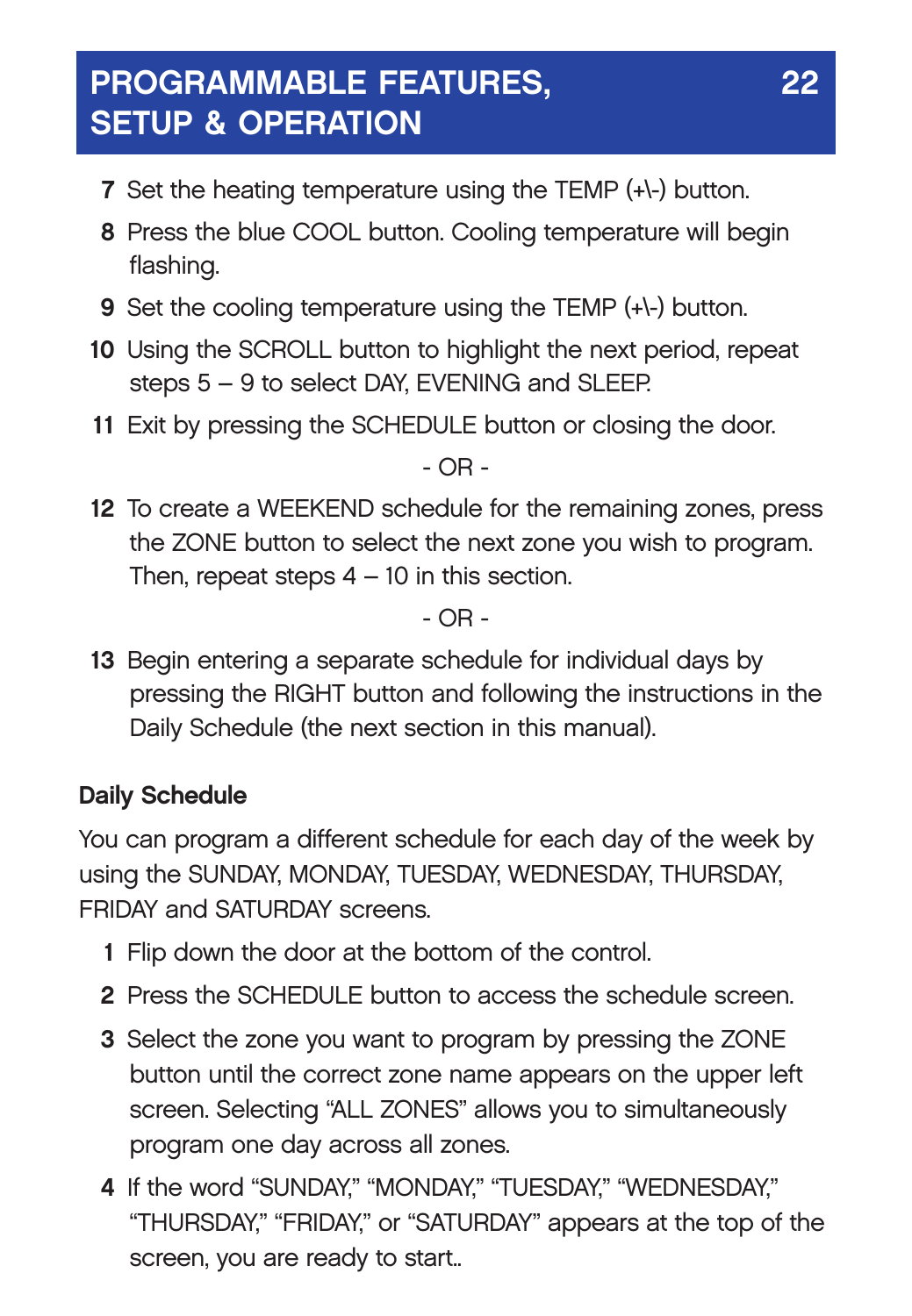### **PROGRAMMABLE FEATURES, 23 SETUP & OPERATION**

- **5** If not, press either the LEFT or RIGHT button repeatedly as necessary until the day of the week you want to select is displayed. The WAKE period will be highlighted.
- **6** Using the TIME (+\-) button, set the start time for this time period.
- **7** Press the red HEAT button. Heating temperature will begin flashing.
- **8** Set the heating temperature using the TEMP (+\-) button.
- **9** Press the blue COOL button. Cooling temperature will begin flashing.
- **10** Set the cooling temperature using the TEMP (+\-) button.
- **11** Using the SCROLL button, highlight the next time period, and repeat steps 5 – 9 to select settings for DAY, EVENING and SLEEP.
- **12** Repeat steps 5 11 in this section for each day you would like to schedule or use the COPY DAY function.
- **13** Exit by pressing the SCHEDULE button or closing the door.

#### **Copy Day**

- **1** To COPY a daily schedule to another day, use the SCROLL button to highlight the COPY DAY function.
- **2** You will be prompted to select YES to continue or NO to return to the schedule screen. Press the RIGHT button to access the COPY DAY screen.
- **3** Use the SCROLL button to highlight the first day to which you wish to copy.
- **4** Use the TEMP (+\-) button to select YES to copy, or NO to not copy.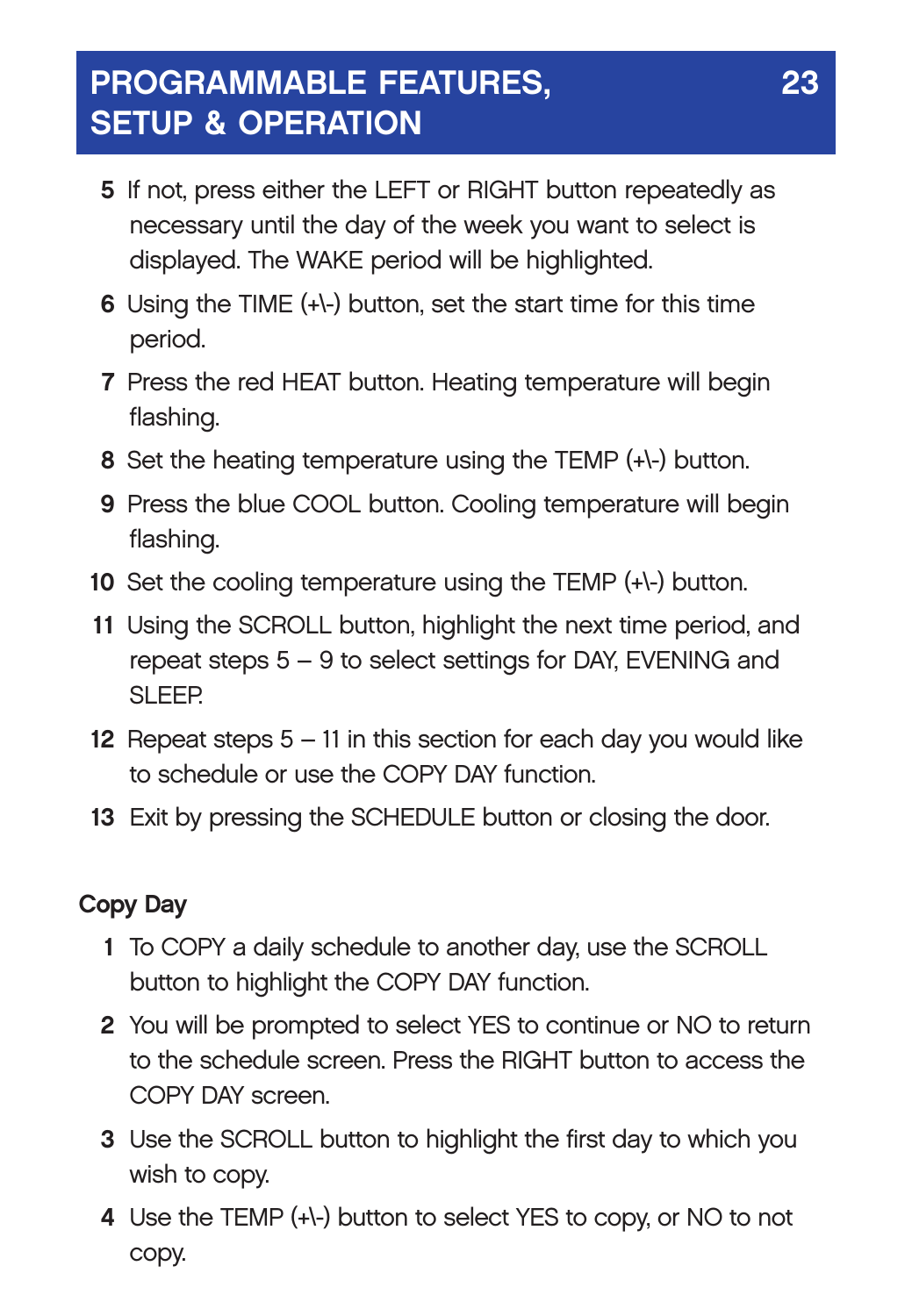### **PROGRAMMABLE FEATURES, 24 SETUP & OPERATION**

- **5** Repeat steps 2 & 3 until YES appears for each day to which you would like to copy.
- **6** Press the RIGHT button to copy or the LEFT button to cancel.
- **7** A confirmation screen will list the days you have selected. If the list is correct, press the RIGHT button to confirm and return back to the SCHEDULE function. If you would like to make a change, press the LEFT button to return to the COPY DAY screen.

*NOTE: You can quit the programming process at any time by simply pressing the SCHEDULE BUTTON or closing the door at the bottom of the control.* 

### **Copying a Zone Schedule**

You can copy an ALLDAYS schedule from one zone to another. Individual day, WEEKDAYS, and WEEKEND schedules cannot be copied to and from zones.

- **1** Press the SCHEDULE button to access the schedule screen.
- **2** Press the ZONE button until the name of the zone you wish to copy from appears on the upper left screen.
- **3** If the text "ALLDAYS" appears at the top of the screen, you are ready to start.

 $-$  OR  $-$ 

Press the LEFT or RIGHT button as needed until the text "ALL-DAYS" is highlighted.

- **4** From the ALLDAYS screen, scroll down to the COPY ZONES prompt. Press the RIGHT button.
- **5** You will be prompted to select YES to continue or NO to return to the schedule screen. Press the RIGHT button to select YES.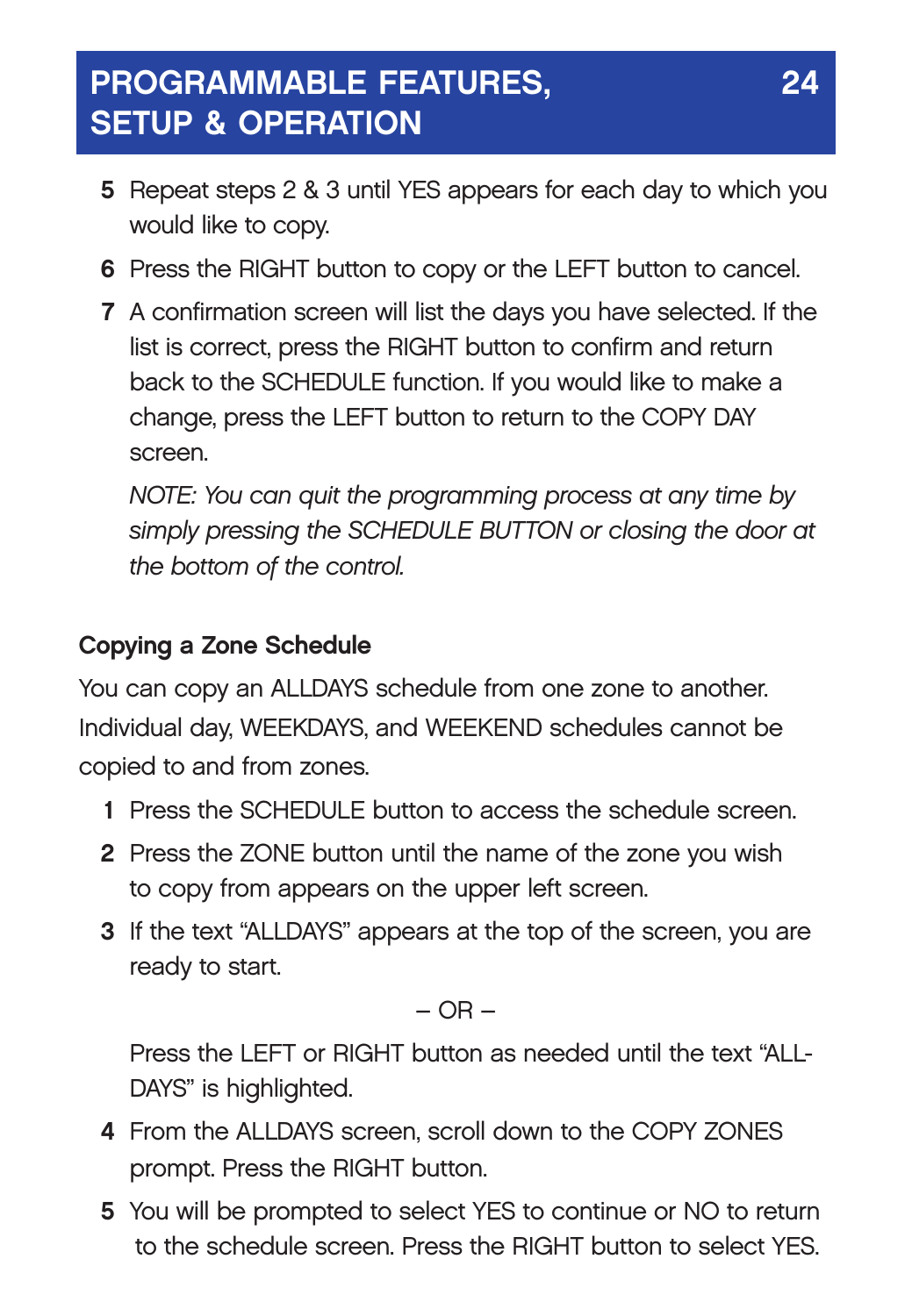### **PROGRAMMABLE FEATURES, 25 SETUP & OPERATION**

- **6** Use the SCROLL button to highlight the first zone to which you would like to copy.
- **7** Use the TEMP (+\-) button to select YES to copy, or NO to not copy.
- **8** Repeat steps 6 & 7 until YES appears with each zone to which you would like to copy.
- **9** Press the RIGHT button to copy or the LEFT button to cancel.
- **10** A confirmation screen will list the zones to which you would like to copy. If the list is correct, press the RIGHT button to confirm and return back to the SCHEDULE screen. If you would like to make a change, press the LEFT button to return to the COPY ZONE screen.
- **11** Exit the scheduling mode by either closing the door or pressing the SCHEDULE button.

### **Programming Fan Speed**

You can select a different fan speed for each time period of your comfort schedule. Scheduling the fan speed follows the same basic steps as programming time and temperature settings. You can create one fan schedule for ALLDAYS, WEEKDAYS, WEEKENDS, or a different schedule for each day.

Programmable fan is automatically defaulted to off. Your dealer will need to turn programmable fan on in the dealer thermostat setup screen.

- **1** Flip down the door at the bottom of the control.
- **2** Press the SCHEDULE button to access the schedule screen.
- **3** Press the ZONE button until the name of the zone you wish to program appears on the upper left screen. Selecting "ALL ZONES" allows you to create one schedule for the entire home.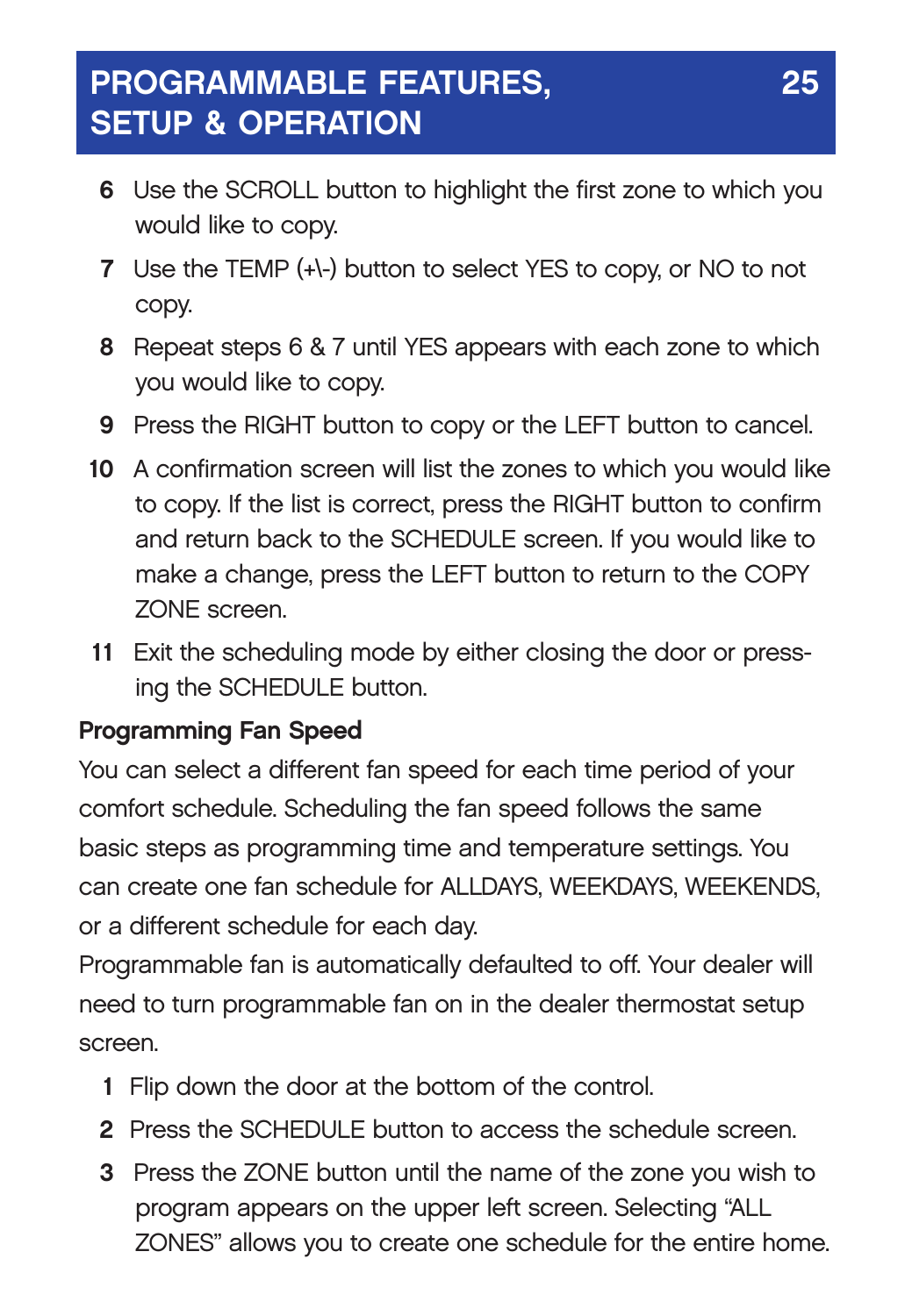### **PROGRAMMABLE FEATURES, 26 SETUP & OPERATION**

- **4** Press the FAN button to access the Fan Speed programming screen.
- **5** Press the LEFT or RIGHT button to select the days you wish to program – ALLDAYS, WEEKDAYS, WEEKEND, or choose a specific day (MON, TUES, WED, etc.).
- **6** Using the TIME (+\-) button, select your desired fan speed LOW, MED, HIGH or AUTO.
- **7** Use the SCROLL button to highlight the next period, then repeat steps 5 and 6 to select settings for DAY, EVENING and SLEEP.
- **8** Press the FAN button to return to the standard scheduling screen.

 $-$  OR  $-$ 

**9** Exit the scheduling mode by either closing the door or pressing the SCHEDULE button.

- OR -

**10** To create a customized fan speed schedule for the remaining zones, press the ZONE button to select the next zone you wish to program. Then, repeat steps 5 - 7.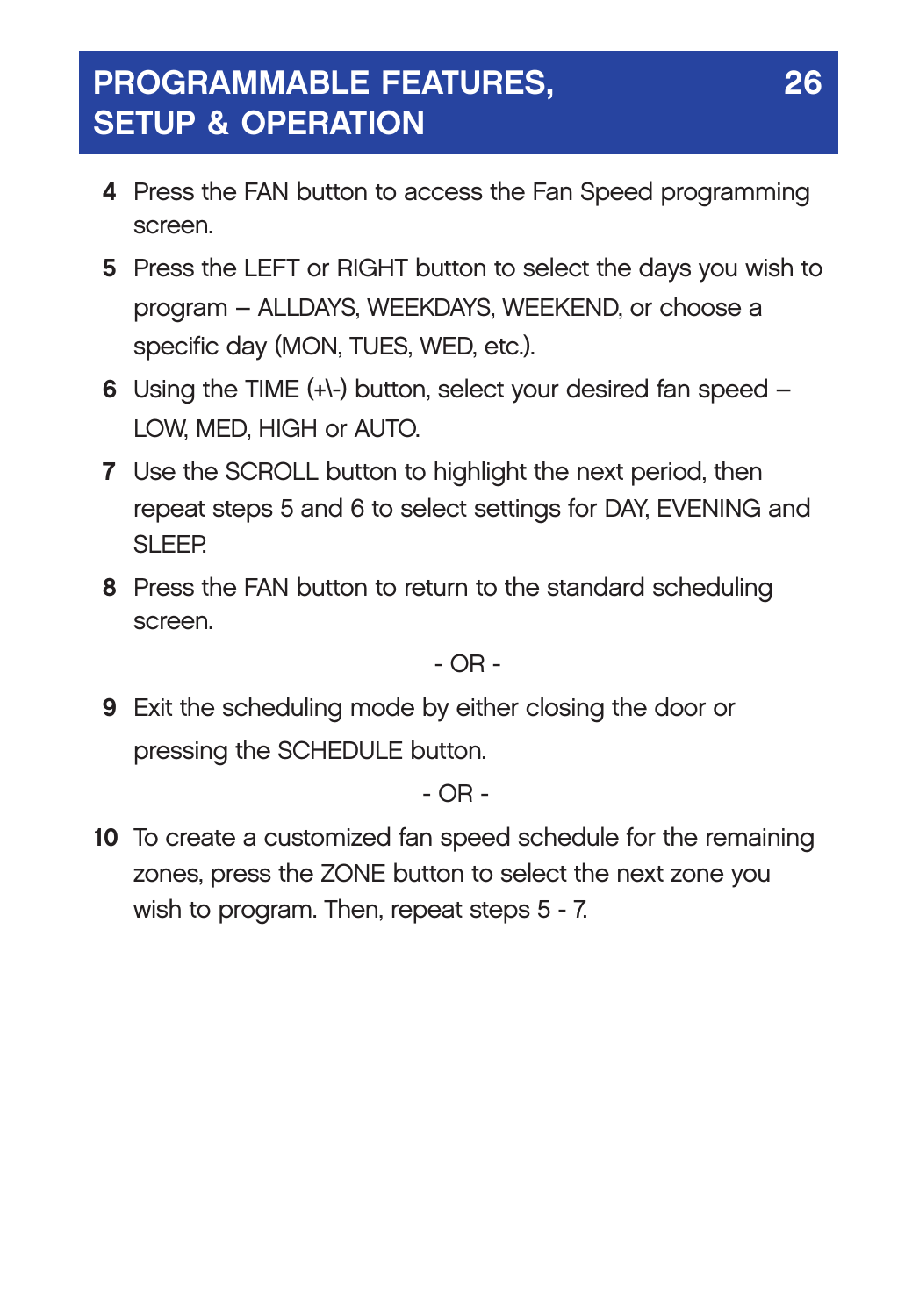### **ZONE FEATURES, SETUP & OPERATION**

Each zone in your home has a separate sensor to help monitor that zone's conditions. The Infinity<sup>™</sup> Control is your main interface for setting and changing each zone's comfort schedule.

#### **Checking Zone Status**

The zone status may be observed from optional Smart Sensors or the Infinity Control. To check zone status from the Infinity Control, press the ZONE button on the upper left side of the control until the zone you want to check appears.

#### **Naming Your Zones**

Each zone can be given a distinct name by the homeowner. Details on customizing zone names can be found in the ADVANCED SETUP section, page 35.

#### **Programming Each Zone**

Zones can be programmed the same way or individually. Details for programming zones are outlined in the PROGRAMMABLE FEA-TURES, SETUP & OPERATION section of this manual, pages 17-26.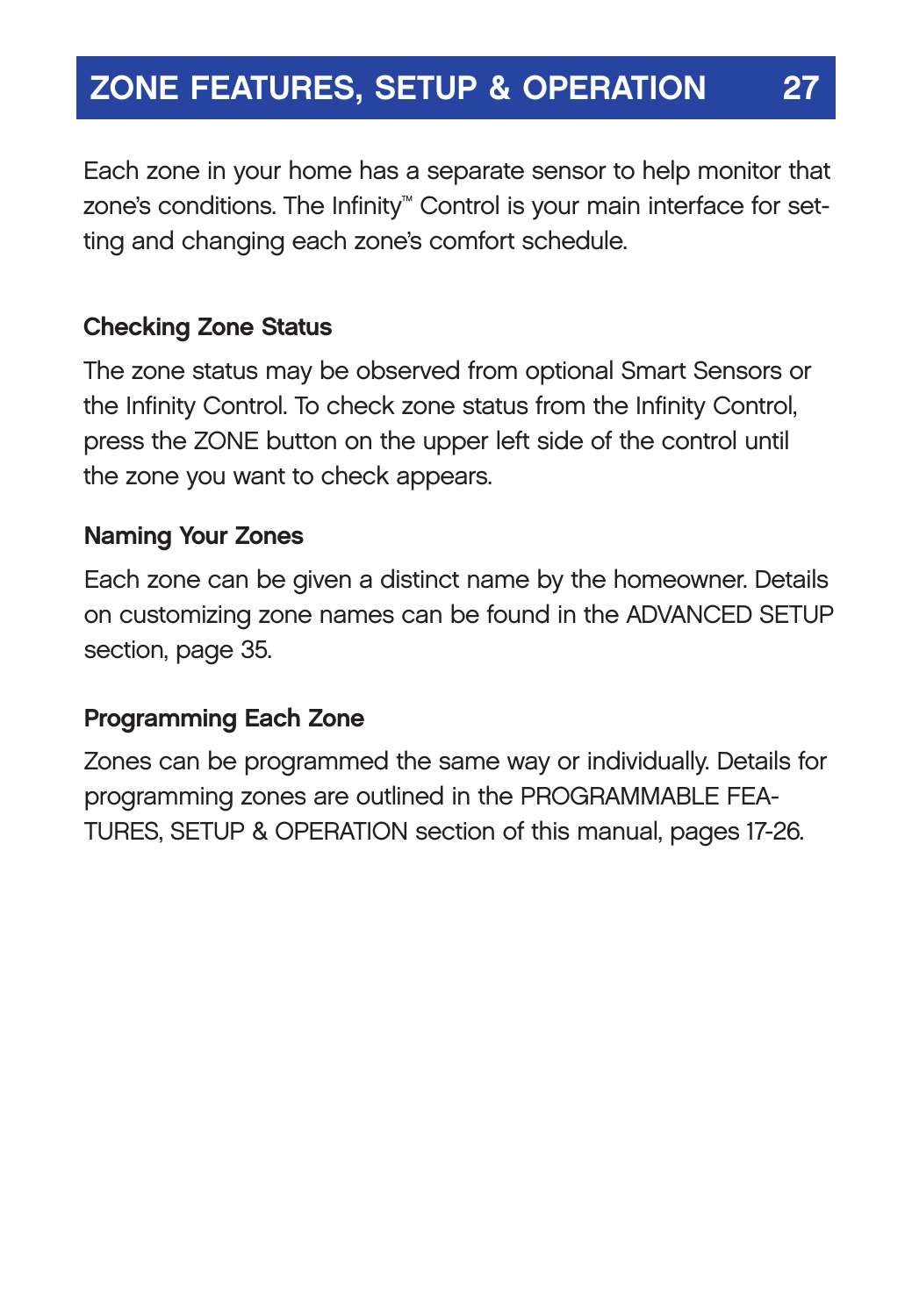#### **Fresh Air Ventilation**

A fresh air ventilator is used to exchange stale indoor air for fresh outdoor air. Fresh air ventilation can be customized with up to four settings. The setting you choose for heating operation can be different from the setting you choose for cooling. The indoor fan will operate while the ventilator operates.

HIGH: The fresh air ventilator will operate at high. This setting is recommended to help quickly remove unwanted odors.

LOW: The fresh air ventilator will operate at low continuously. This setting is recommended for continuous operation in mild climates with low humidity.

AUTO: The system will automatically vary the fresh air ventilator speed to accommodate outdoor seasonal conditions and desired indoor humidity and temperature settings. This setting is recommended for cold, northern climates.

DEHUM: The system will operate the fresh air ventilator only if dehumidification is necessary. This setting is only available in heating.

Refer to the BASIC SETUP section of this manual to select your fresh air setting. Please note that a fresh air setting will only appear if a ventilator has been installed.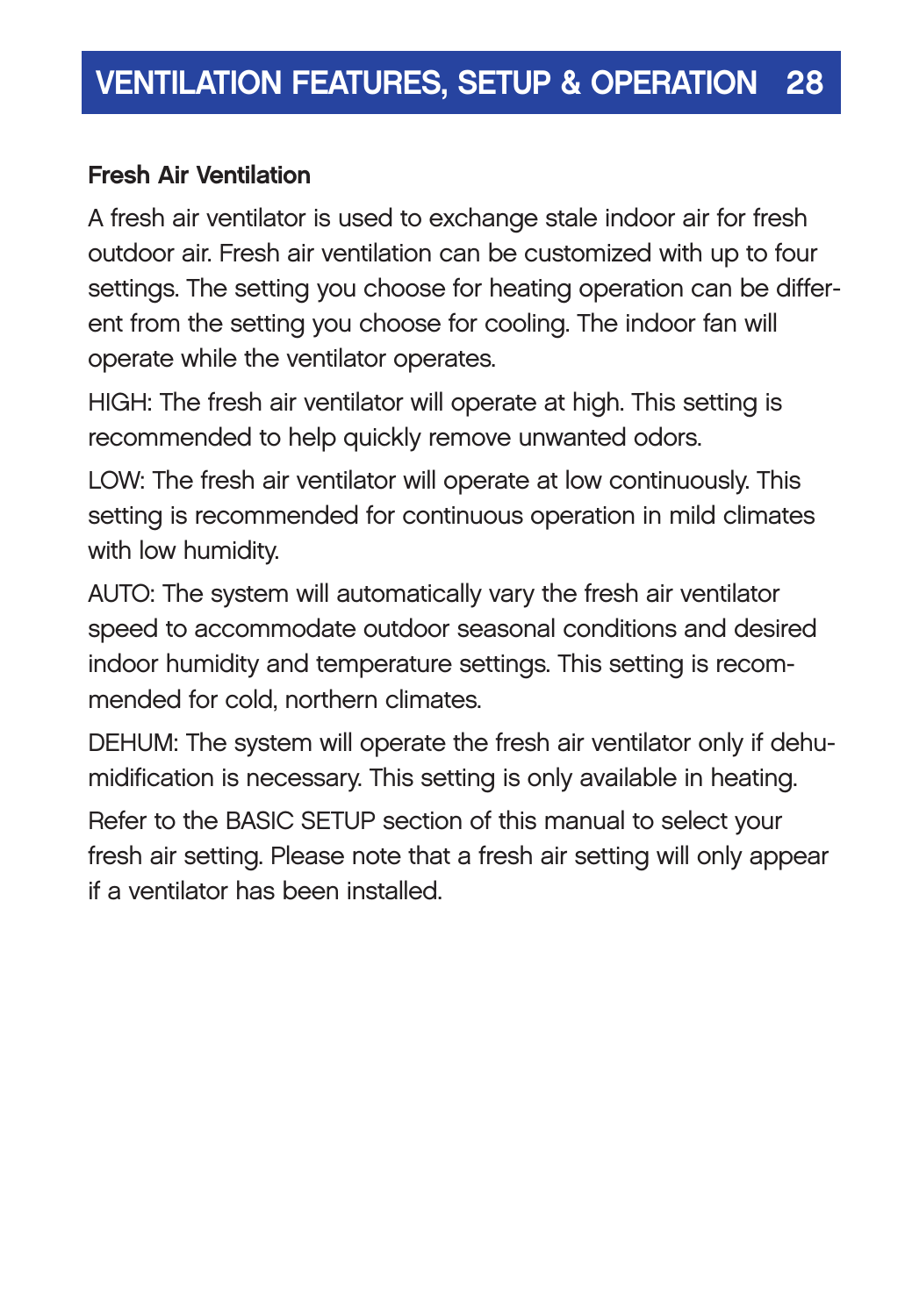#### **Accessory Maintenance Reminders**

The Infinity™ Control can remind you when it's time to change the filter, humidifier pad, UV lamps, and ventilator pre-filter with a popup message. The REMINDERS screen allows you to individually turn on or off your accessory maintenance reminders depending on which accessories are installed.

- **1** Flip down the door near the base of the Infinity Control.
- **2** Press the ADVANCED setup button.
- **3** Use the SCROLL button to select the accessory service reminder you would like to turn ON or OFF.
- **4** Use the TIME (+\-) button to turn the reminder ON or OFF. A pop-up reminder will only appear when it is time for maintenance if ON is selected.
- **5** For a detailed description of accessory maintenance reminders, please see ACCESSORY POP-UP MESSAGES, page 14 in this manual.
- **6** Press the LEFT or RIGHT side buttons to select another ADVANCED feature.

 $-$  OR  $-$ 

**7** To exit, push the ADVANCED button or simply close the door. You may exit at any stage during this setup.

*NOTE: You can exit Advanced Setup at any time. When exiting, you will be prompted to save changes if you have made any. Select "YES" to save your changes, "NO" to revert back to previous settings.*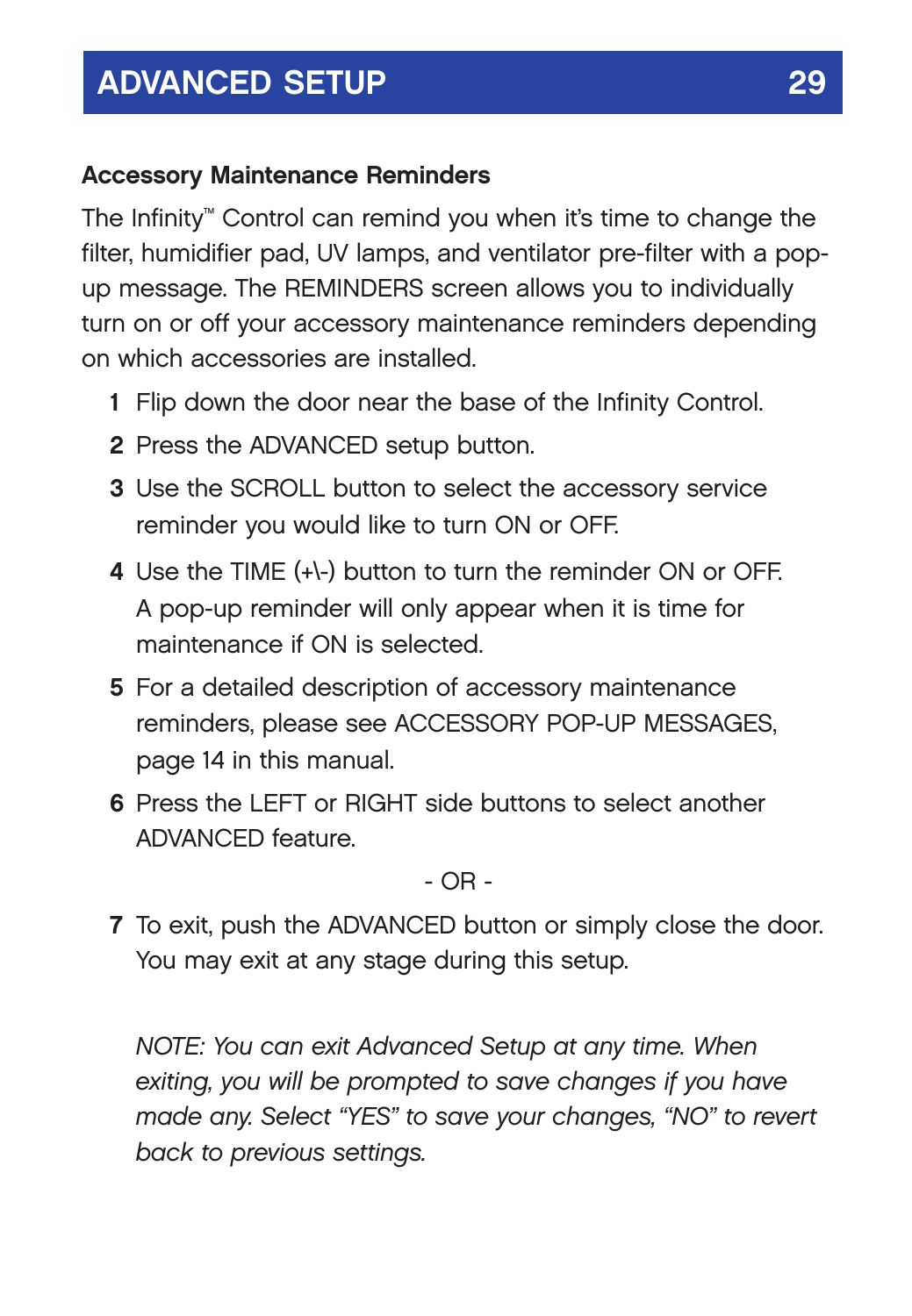### **Lighting**

You can adjust the backlighting contrast, turn off backlighting altogether, or turn off the HEAT and COOL status lights (LED)s.

- **1** Flip down the door near the base of the Infinity™ Control.
- **2** Press the ADVANCED setup button.
- **3** Press the RIGHT button once to select the LIGHTING screen (2 of 7).
- **4** With the BACKLIGHT text highlighted, use the TIME (+\-) button to turn the screen's constant, low intensity backlighting ON or OFF.
- **5** Use the SCROLL button to highlight HEAT/COOL LED INDICATORS text.
- **6** Use the TIME (+\-) button to turn the HEAT and COOL LEDs on or off.
- **7** Use the SCROLL button to highlight CONTRAST.
- **8** Use the TIME (+\-) button to increase or decrease the screen's contrast level.
- **9** Press the LEFT or RIGHT side buttons to select another ADVANCED feature.

- OR -

**10** To exit, push the ADVANCED button or simply close the door. You may exit at any stage during this setup.

*NOTE: You can exit Advance Setup at any time. When exiting, you will be prompted to save changes if you have made any. Select "YES" to save your changes, "NO" to revert back to previous settings.*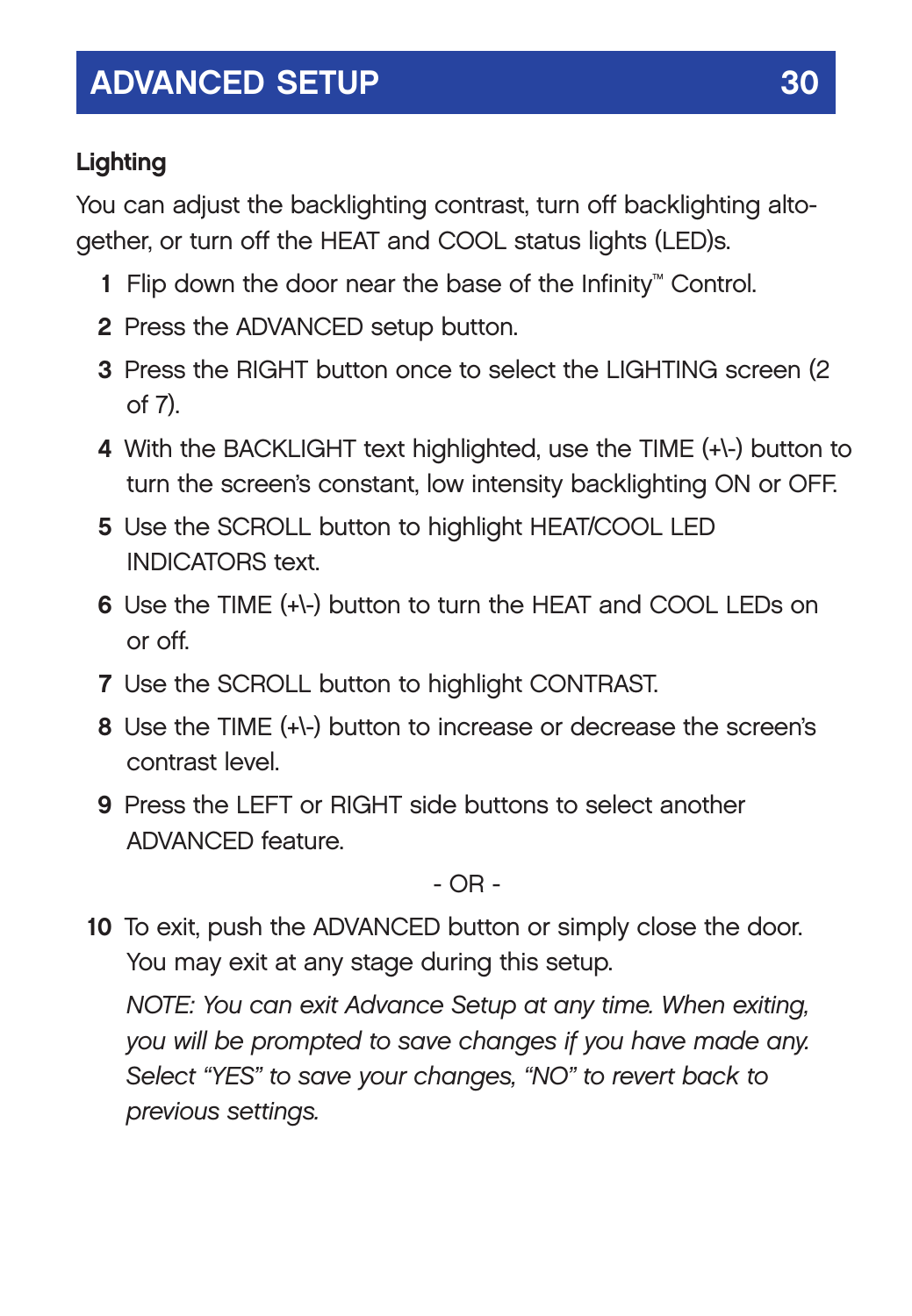### **Heating Humidity**

If you have a whole house humidifier, heat recovery ventilator (HRV) or energy recovery ventilator (ERV) as a part of your system, you can select your desired heating humidity setting and change how your system controls the humidifier or fresh air ventilation.

- **1** Flip down the door near the base of the Infinity™ Control.
- **2** Press the ADVANCED setup button.
- **3** Press the RIGHT button twice to view the HEATING HUMIDITY screen (3 of 7).
- **4** Use the TEMP (+\-) button to select your desired humidity setting.
- **5** To exit, press ADVANCED or simply close the door.

- OR -

- **6** If you want to change how your system controls the heating humidity, scroll to HUMIDITY. You will have three options to choose from:
	- a. OFF The system will disable humidification or ventilator dehumidification.
	- b. MANUAL The system will control the relative humidity in your home based on your desired set point.
	- c. AUTO The system will control the relative humidity in your home based on the setting you have selected and outside air temperature. The humidity target is lowered automatically as the outdoor temperature decreases.
- **7** Use the TEMP (+\-) button to make your selection.
- **8** If you want to change how your system controls fresh air ventilation scroll to FRESH AIR. For a description of settings see FRESH AIR VENTILATION, page 28 in this manual.
- **9** Use the TEMP (+\-) button to select AUTO, HIGH, LOW OR DEHUM.
- **10** To exit, press ADVANCED or simply close the door. *NOTE: You can exit Advanced Setup at any time. When exiting, you will be prompted to save changes if you have made any. Select "YES" to save your changes, "NO" to revert back to previous settings.*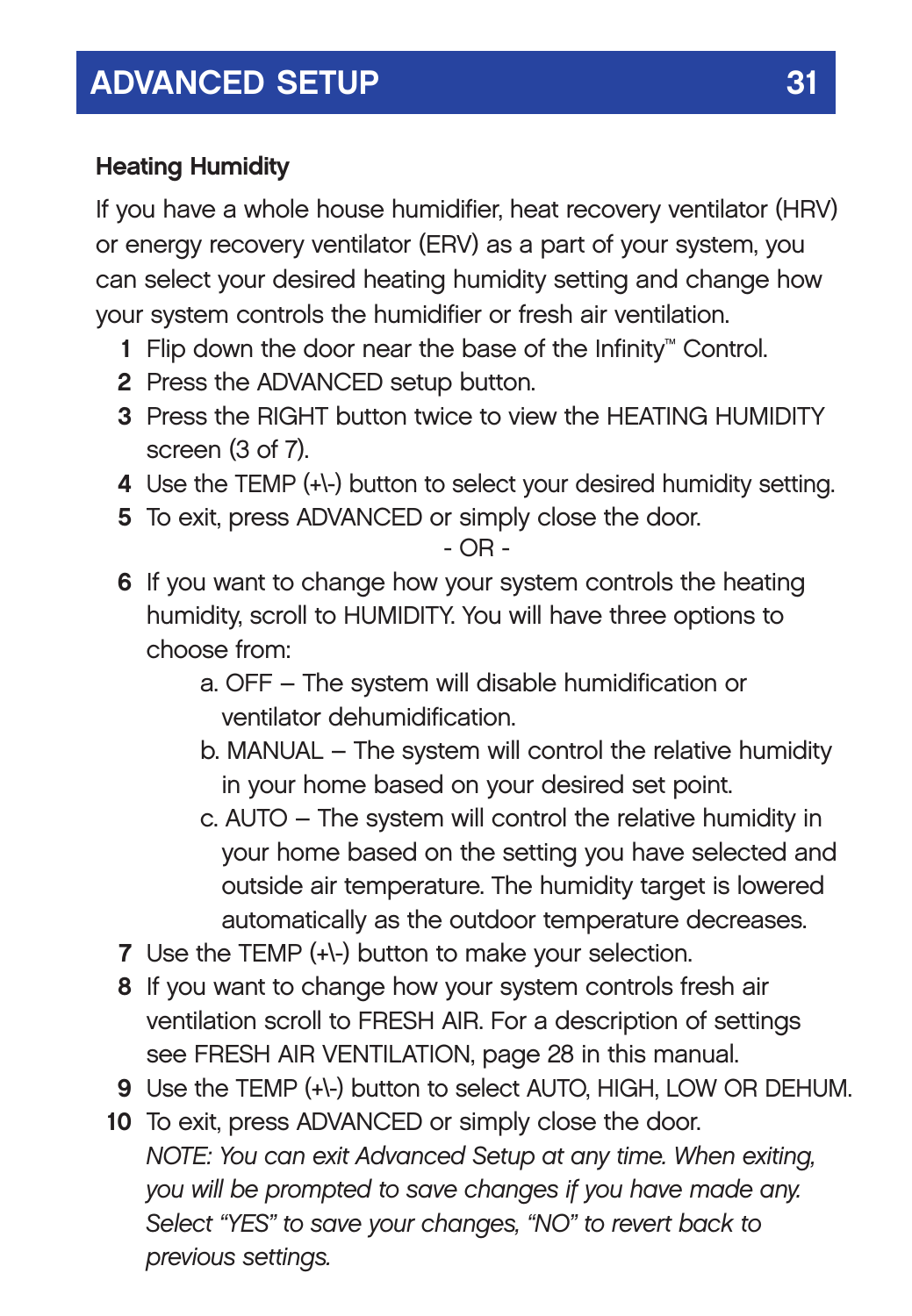### **Cooling Humidity**

- **1** Flip down the door near the base of the Infinity™ Control.
- **2** Press the ADVANCED setup button.
- **3** Press the LEFT button three times to view the COOLING HUMIDITY screen (4 of 7).
- **4** Use the TEMP (+\-) button to set your desired humidity level.
- **5** To exit, press ADVANCED or simply close the door.

- OR -

**6** If you want to change the way cooling dehumidification is controlled, scroll to DEHUMIDIFY. You will have two options. OFF – The system will not activate the cooling equipment to dehumidify if the cooling temperature has been satisfied. ON – The system dehumidifies by activating the cooling equipment – even after the cooling temperature has been satisfied. The system will not cool to dehumidify below 70° F in order to protect equipment.

Your air conditioning system will provide excellent humidification control with DEHUMIDIFY set to either ON or OFF. However, you will receive better humidification control with the ON setting.

- **7** Use the TEMP (+\-) button to make your selection.
- **8** To exit, press ADVANCED or simply close the door.

*NOTE: You can exit Advanced Setup at any time. When exiting, you will be prompted to save changes if you have made any. Select "YES" to save your changes, "NO" to revert back to previous settings.*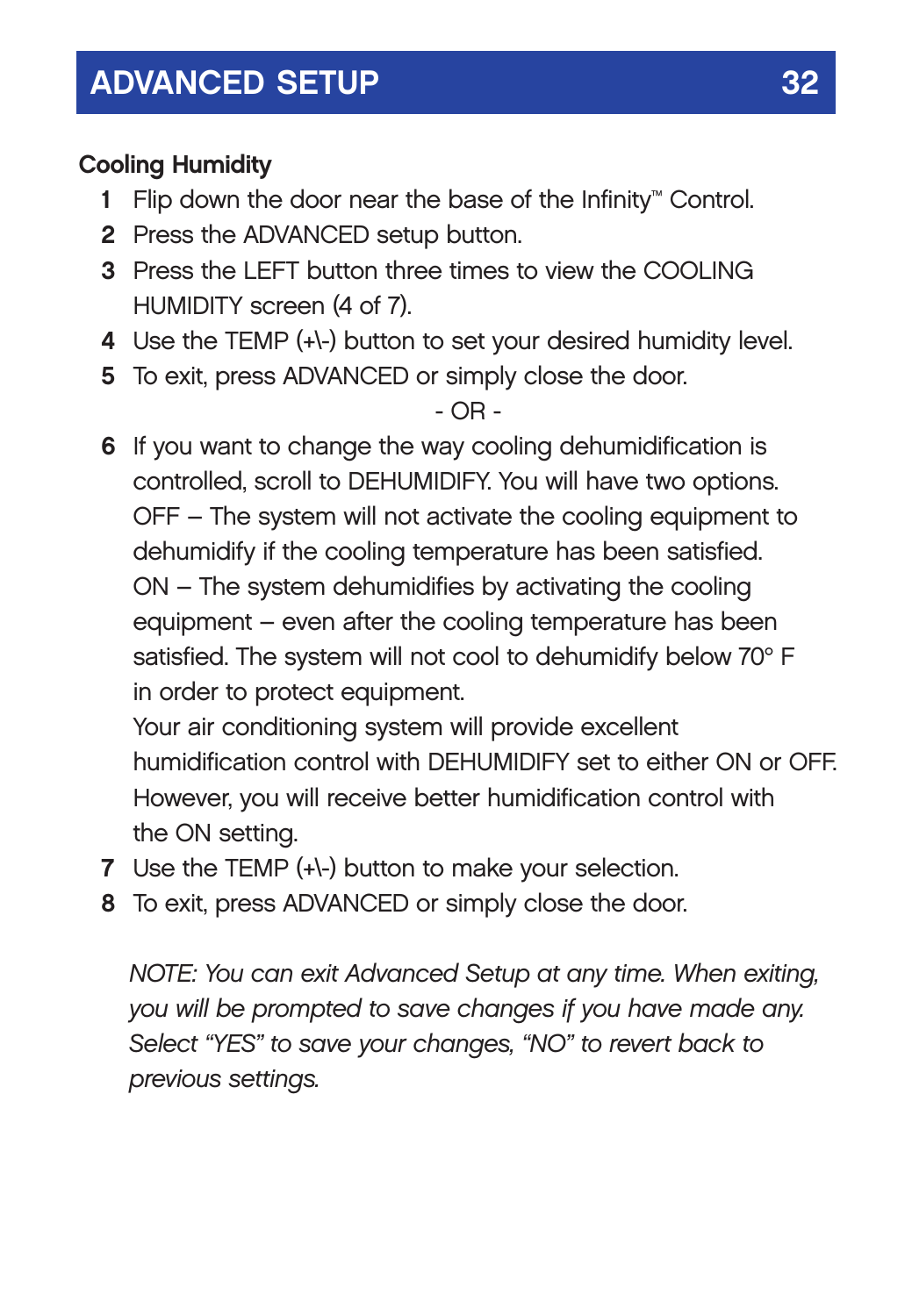#### **Vacation Settings**

You can pre-select temperature, humidity and fan settings for your VACATION function. These settings will take effect when you activate VACATION operation as outlined on pages 11-12.

- **1** Flip down the door near the base of the Infinity™ Control.
- **2** Press the ADVANCED setup button.
- **3** Press the RIGHT button four times to select the VACATION screen (5 of 7)..
- **4** Use the TEMP (+\-) button to select the highest temperature the system will allow during VACATION operation.
- **5** Press down on the SCROLL button to select MIN TEMPERA-TURE.
- **6** Use the TEMP (+\-) button to select the lowest temperature the system will allow during VACATION operation.
- **7** Press down on the SCROLL button to select MAX HUMIDITY.
- **8** Use the TEMP (+\-) button to select the highest humidity the system will allow during VACATION operation.
- **9** Press down on the SCROLL button to select MIN HUMIDITY.
- **10** Use the TEMP (+\-) button to select the lowest humidity the system will allow during VACATION operation.
- **11** Press down on the SCROLL button to select FAN.
- **12** Use the TEMP (+\-) button to select AUTO, LOW, MED or HIGH fan operation.
- **13** To exit, press ADVANCED or simply close the door.

*NOTE: You can exit at any time. When exiting, you will be prompted to save changes if you have made any. Select "YES" to save your changes, "NO" to revert back to previous settings.*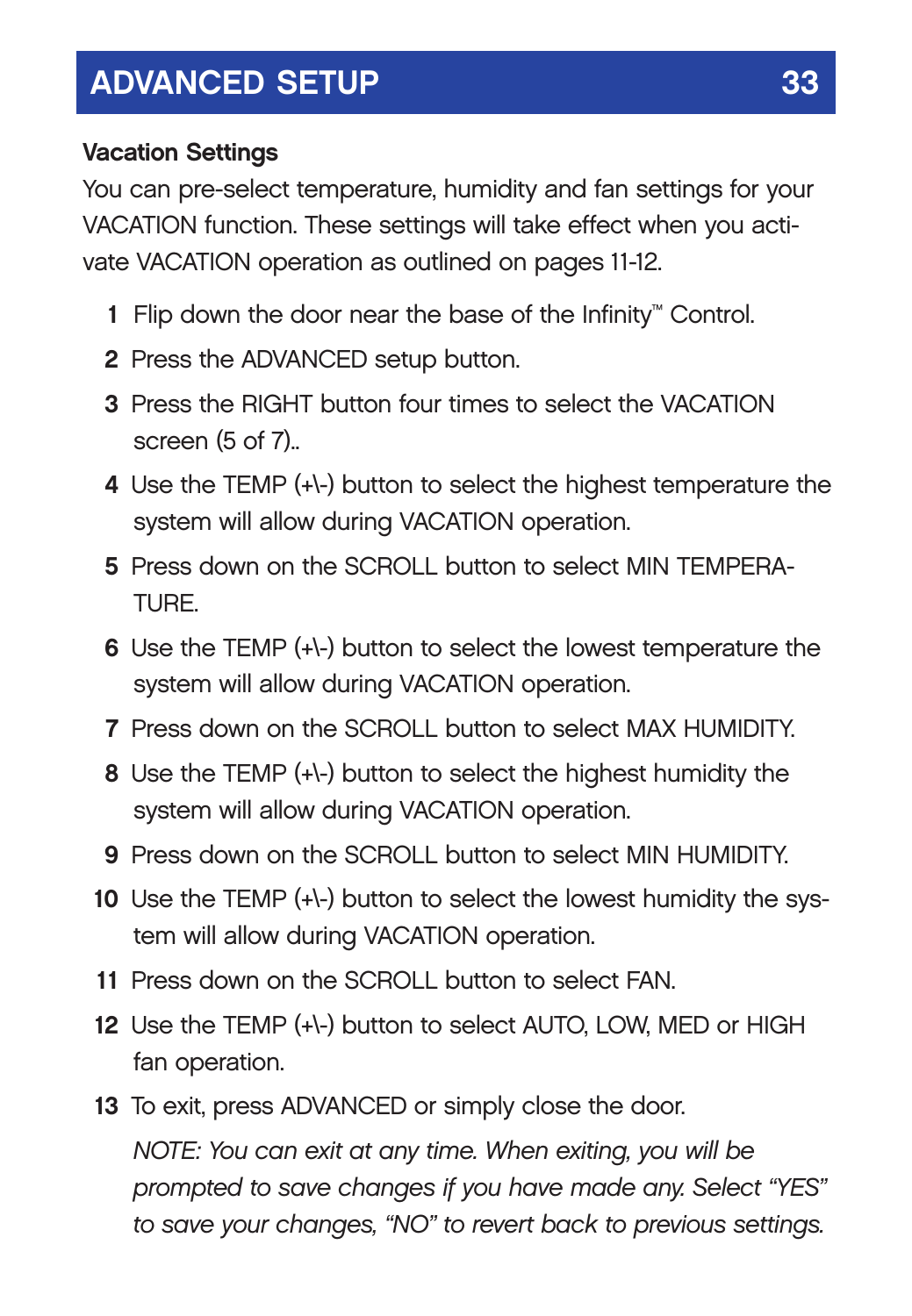### **Unoccupied Settings**

UNOCCUPIED operation allows you to select maximum and minimum temperatures, humidity levels, fan speed and ventilator speed for times when your home will be unoccupied for a designated period of time. These settings will apply to all zones when activated.

- **1** Flip down the door near the base of the Infinity™ Control.
- **2** Press the ADVANCED setup button to view 1st ADVANCED setup display (1 of 7).
- **3** Press the LEFT button twice to select the UNOCCUPIED display (6 of 7).
- **4** Use the TEMP (+\-) button to set your MAX TEMPERATURE.
- **5** Press DOWN on the SCROLL button to highlight MIN TEMPERA-TURE.
- **6** Use the TEMP (+\-) button to select MIN TEMPERATURE.
- **7** Press DOWN on the SCROLL button to highlight MAX HUMIDITY.
- **8** Use the TEMP (+\-) button to set MAX HUMIDITY.
- **9** Press DOWN on the SCROLL button to highlight MIN HUMIDITY.
- **10** Use the TEMP (+\-) button to select MIN HUMIDITY.
- **11** Press DOWN on the SCROLL button to highlight FAN mode. Use the TEMP (+\-) button to select FAN mode: LOW, MED, HIGH or AUTO.
- **12** Press DOWN on the SCROLL button to highlight VENTILATOR mode. Use the TEMP (+\-) button to select VENTILATOR mode: LOW, MED, HIGH OR AUTO.
- **13** To exit, press ADVANCED or simply close the door.

*NOTE: You can exit at any time. When exiting, you will be prompted to save changes if you have made any. Select "YES"*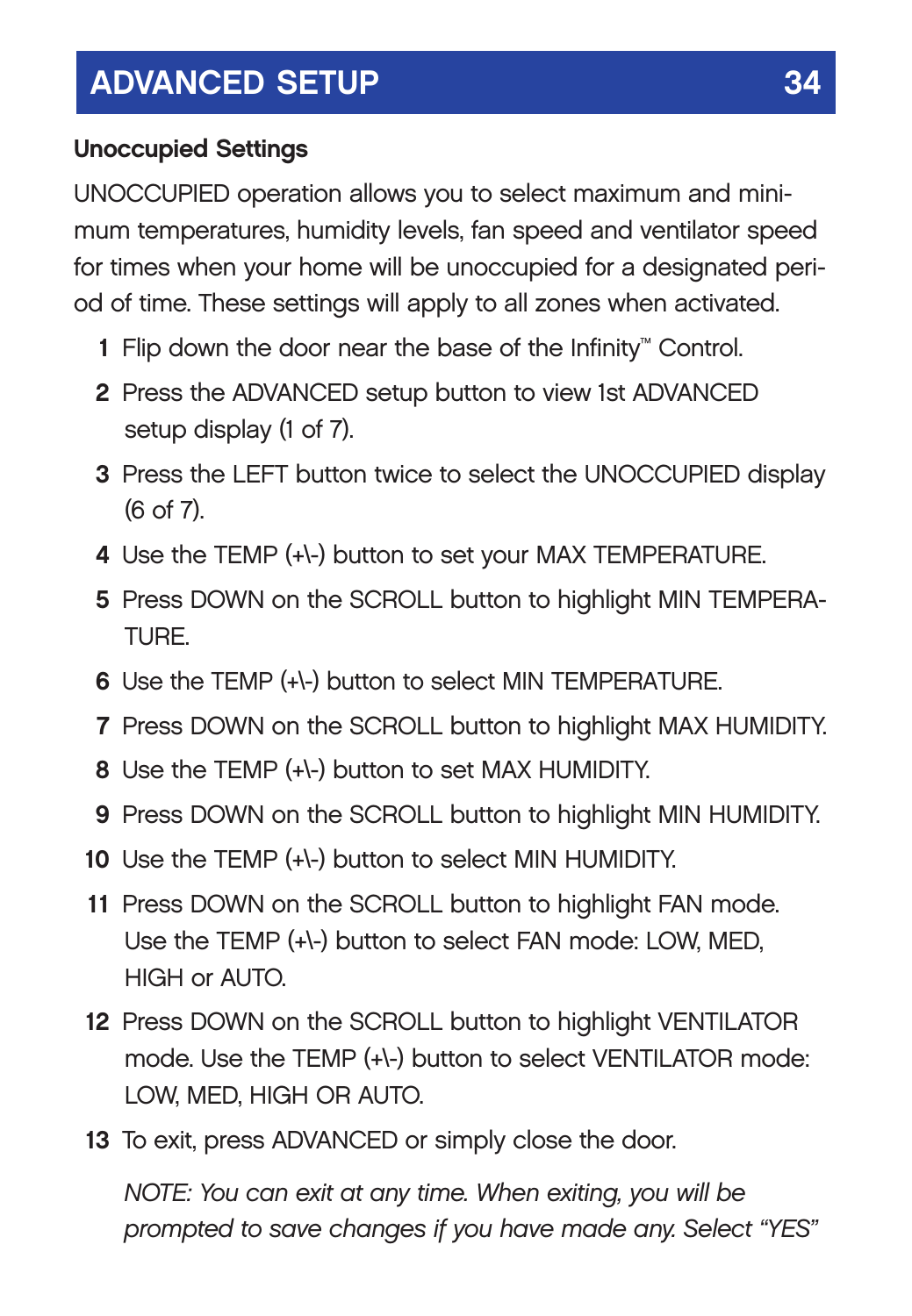*to save your changes, "NO" to revert back to previous settings. See "Normal Operation" section of this manual for instructions on how to select UNOCCUPIED operation.*

#### **Zone Names**

You can name each zone in your home for easy identification. The zone names you enter will replace the factory default names. The zone names will appear at the Infinity™ Control and optional Smart Sensor(s).

- **1** Flip down the door near the base of the InfinityControl.
- **2** Press the ADVANCED setup button to view 1st ADVANCED setup display (1 of 7).
- **3** Press the LEFT button to select the ZONE NAMES display (7 of 7).
- **4** The first zone name will be highlighted. You can change the zone name, or select a different zone by using the SCROLL button to highlight the name you wish to change.
- **5** Use the TEMP (+\-) button to highlight the letter you wish to change.
- **6** Use the TIME (+\-) button to select the letter.
- **7** Repeat steps 5 and 6 as needed to complete the zone's name.
- **8** Continue until all zones have been named to your satisfaction.
- **9** To exit, press ADVANCED or simply close the door. *NOTE: You can exit at any time. When exiting, you will be prompted to save changes if you have made any. Select "YES" to save your changes, "NO" to revert back to previous settings.*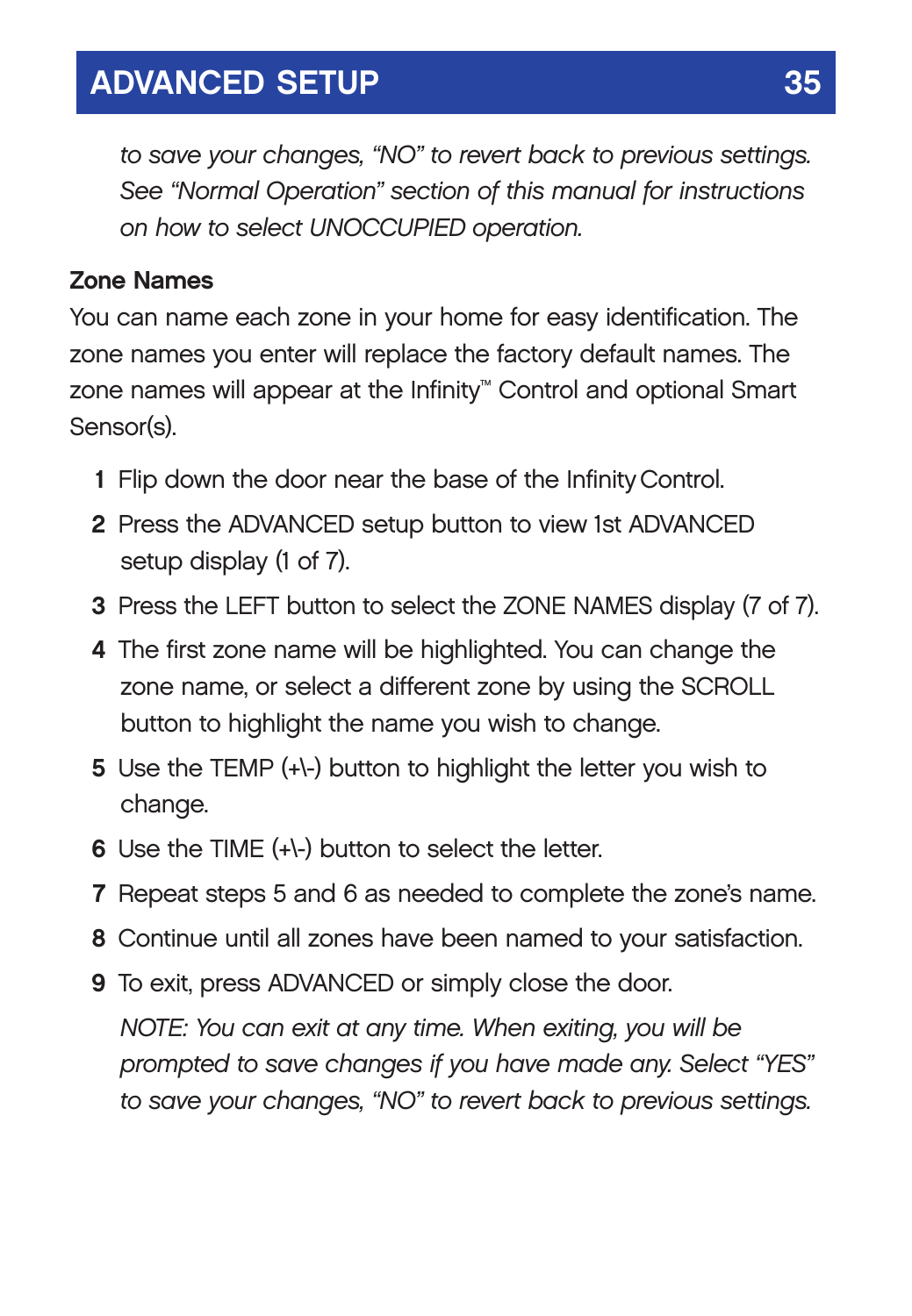## **SMART SENSOR OPERATION 36**



### **Smart Sensor Operation**

The Infinity™ Smart Sensor allows control and changing of zone temperature setpoints. Continuous FAN selection is available; AUTO, LOW, MED, HIGH. Other features include viewing Outdoor Temperature and Indoor Relative Humidity. Infinity Smart Sensor Functions also include HOLD and UNOCCUPIED settings.

#### **Changing Desired Temperature**

- The current zone temperature will be displayed in the LCD.
- Press COOL / HEAT button to change between "COOL AT" and "HEAT AT" setpoints.
- Press Temp (+/-) button to raise or lower setpoints.
- The default time for temporarily overriding the temperature schedule is 2:00 HRS as indicated by the text in the lower left screen.
- Temporary override time can be changed in 15-minute increments by pressing the TIME (+/-) button to increase or decrease the override timer.

NOTE: Override will not appear if programming has been turned off.

### **Hold / Unoccupied**

• Pressing HOLD / UNOCCUPIED button will display HOLD allowing setpoints to remain permanent and override any existing program schedules. Pressing HOLD / UNOCCUPIED button again will release HOLDand return to previous program schedules.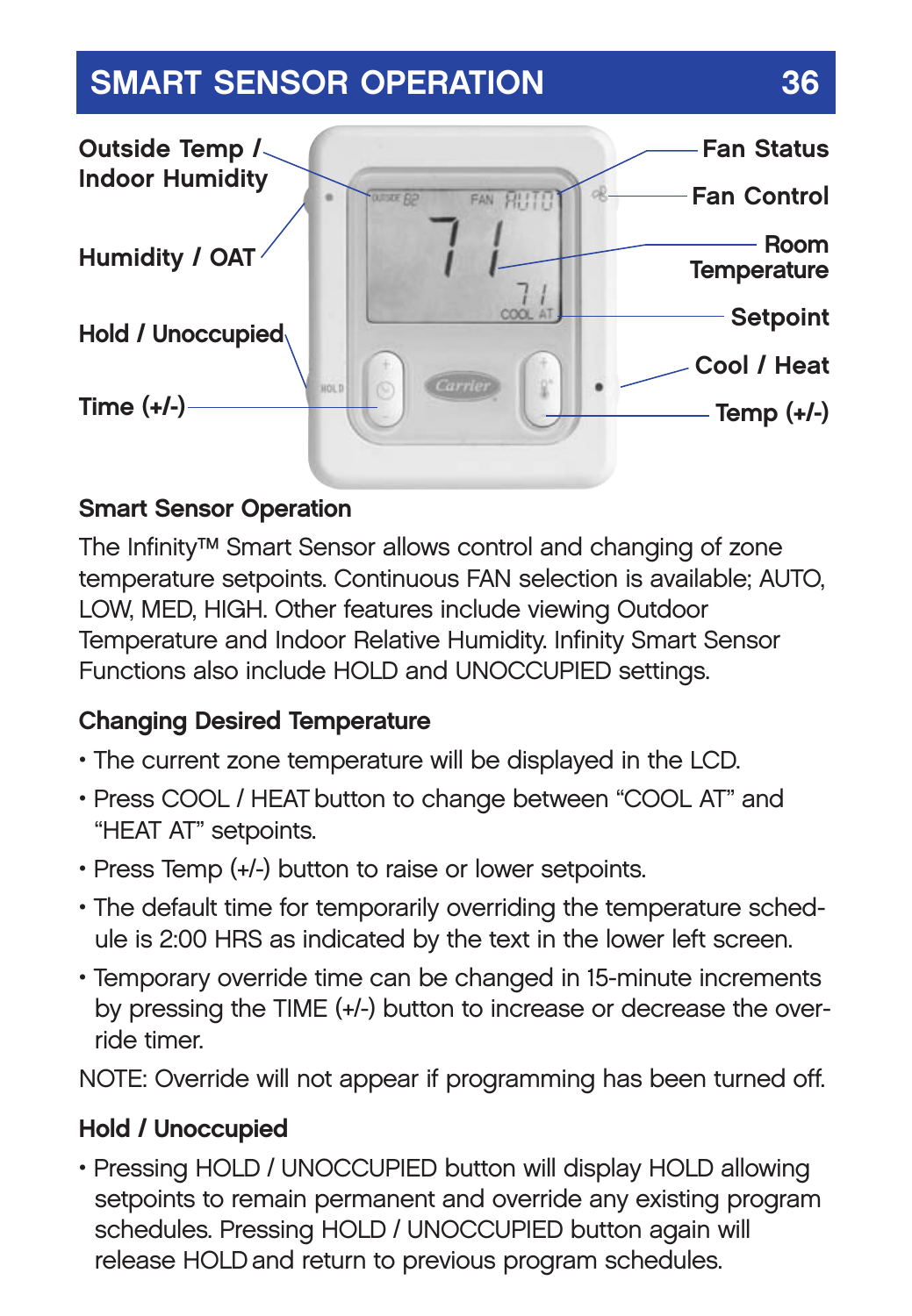### **SMART SENSOR OPERATION 37**

• Pressing HOLD / UNOCCUPIED button for approximately 3 seconds will display UNOCCUPIED status on lower left screen. Pressing button again for approximately 3 seconds will release UNOCCUPIED status and return to previous mode.

#### **Continuous Fan Adjustment**

Pressing the FAN button will scroll through the following: AUTO, LOW, MED, HIGH.

- When AUTO is selected, zone airflow is available only when a heating or cooling demand exists within the zone.
- When LOW, MED, or HIGH is selected, zone airflow will be continuous without a heating or cooling demand.

#### **Outdoor Temperature and Indoor Relative Humidity**

The current outside temperature is displayed in upper left corner of the LCD.

- Press and release the HUMIDITY / OAT button to view % Indoor Relative Humidity; value is measured at Zone Control (User Interface.)
- Outdoor temperature will return after five seconds or after the button is pressed again.

#### **Keypad Lock**

The Smart Sensor can be locked if the FAN and HUMIDITY / OAT buttons are pressed simultaneously for approximately 3 seconds. A padlock icon will appear and all push button functions will be ignored. Pressing the FAN and HUMIDITY / OAT buttons again for 3 seconds will unlock the Smart Sensor.

#### **Vacation**

• When the VACATION mode is activated from Zone Control (User Interface), the Smart Sensor will display the "VACATION" icon in the lower left area of the LCD. If the TEMP (+/-) button is pressed, the override timer will display "2-hours." This can either be increased or decreased with the TIME (+/-) button. When the override timer expires, the Vacation setpoints return.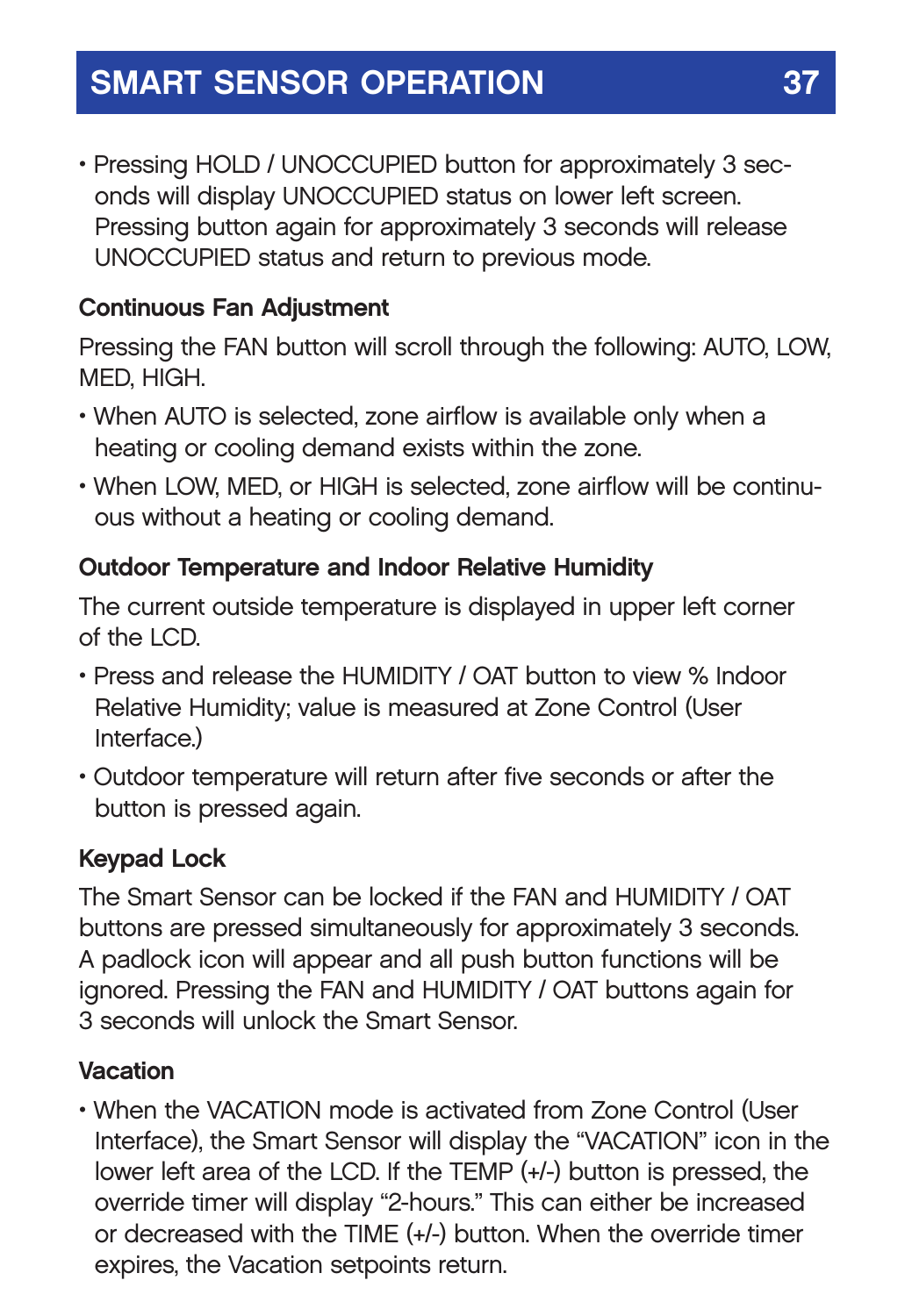## **GLOSSARY 38**

### **Accessory Status…pg. 14**

This function allows you to check the approximate usage of an air filter, humidifier pad, UV lamp(s) or ventilator pre-filter.

### **All Days Schedule…pg. 4-5**

One comfort schedule that stays the same every day of the week.

### **Auxiliary Heat…pg. 7**

A supplemental heating source often found with heat pump systems that is used to maintain comfort when outdoor temperatures fall significantly.

### **Comfort Schedule…pg. 17**

A personalized list of temperature and fan settings organized according to time of day. The Infinity™ Control allows up to four different periods per day with the flexibility to have a different schedule every day of the week.

### **Emergency Heat…pg. 7-8**

Typically associated with heat pumps, it is a secondary source of heating used when outdoor temperatures are too cold to allow the heat pump to operate effectively, or when the heat pump has malfunctioned.

### **Hold…pg. 11**

This function allows you to override the programmed temperature settings indefinitely.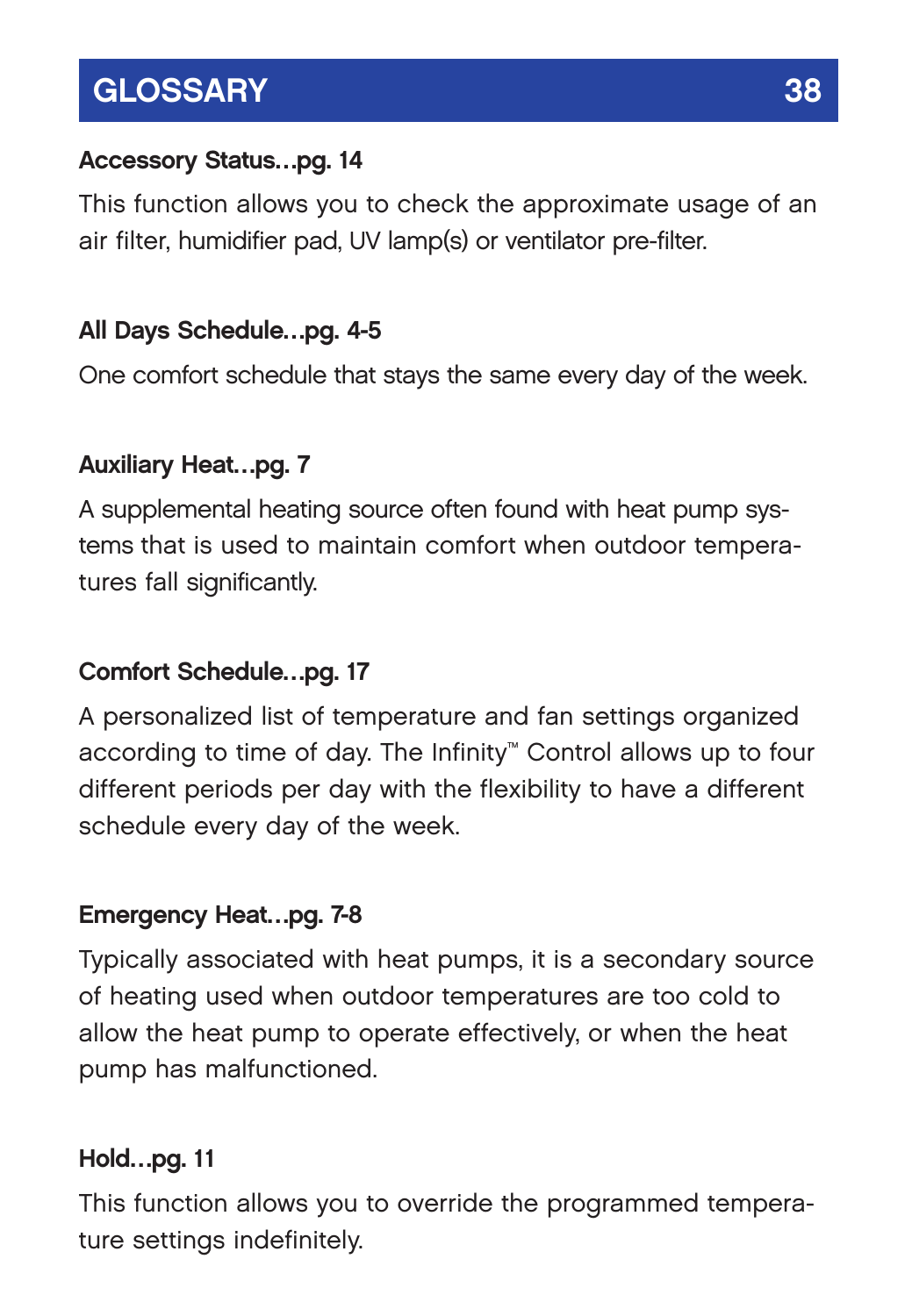### **GLOSSARY** 39

### **Unoccupied…pg. 34**

Unoccupied settings are maximum and minimum temperature and humidity levels you wish your home to remain within while it is unoccupied. When you select the Unoccupied Function, your system will automatically stay within the selected settings.

### **Weekdays Schedule…pg. 20-21**

One comfort schedule that is repeated every weekday, Monday through Friday.

### **Weekend Schedule…pg. 21-22**

One comfort schedule that is repeated on Saturday and Sunday.